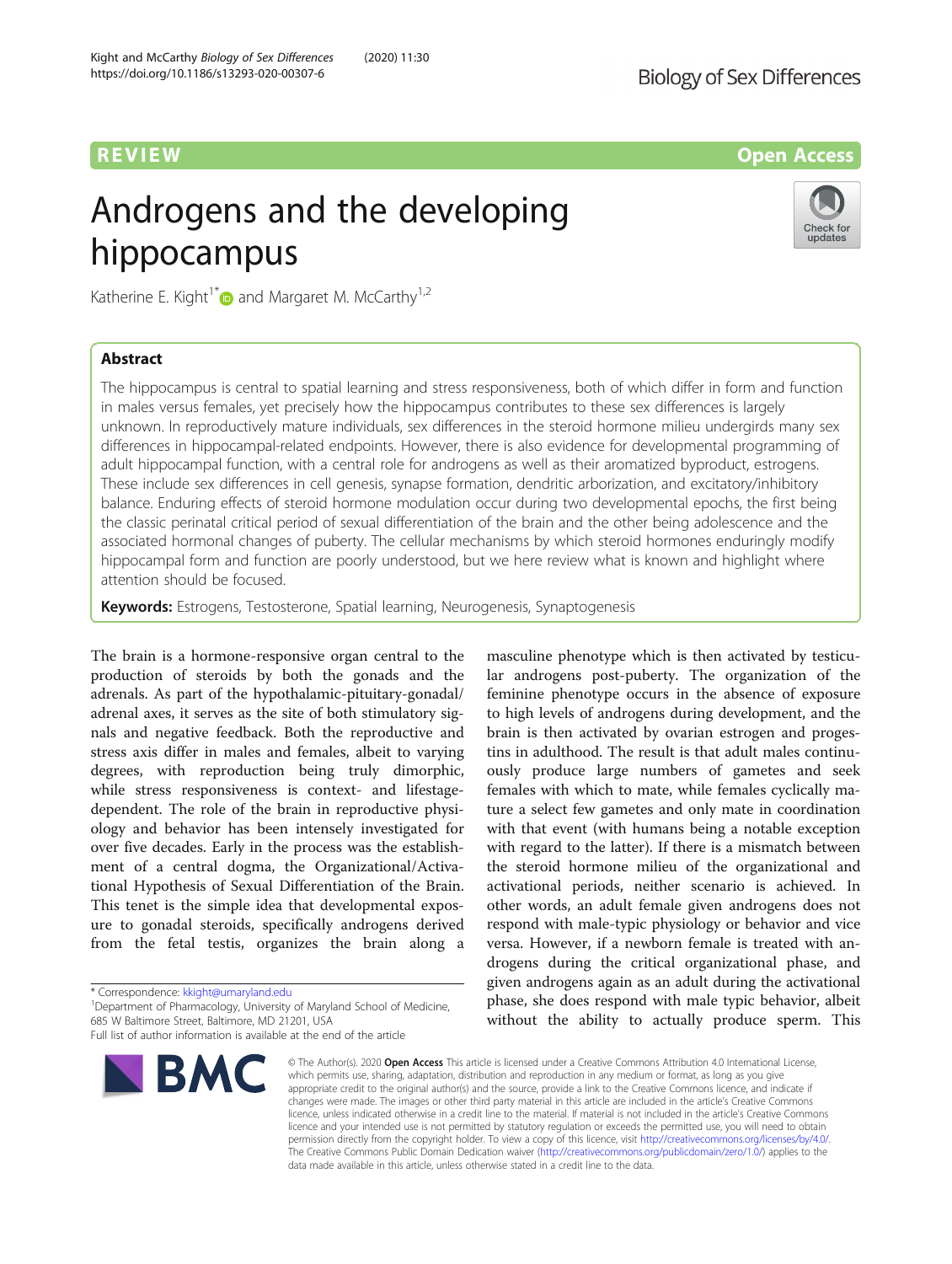demonstrates the capacity of the brain to be sexually differentiated independently of the body and establishes the primacy of androgen exposure during early development as a critical driver of this process.

The neural control of reproductive physiology and behavior is largely localized to key nuclei of the preoptic area and hypothalamus and thus these regions were the primary focus of interest regarding the actions of steroid hormones in the brain. Reports in the 1990s that hippocampal synaptic form and function varied across the estrous cycle of female rats  $[1-3]$  $[1-3]$  $[1-3]$  $[1-3]$  $[1-3]$  stirred great interest in the notion that non-reproduction associated brain regions and behaviors could also be modulated by hormones. However, for the most part, the emphasis was and continues to be on activational effects of steroids, with only a modest attention given to potential organizational effects.

# Modulation of hippocampal function in relation to sex and hormones

The hippocampus is a discrete telencephalic structure located in the medial temporal lobe and is required for episodic and spatial memory [\[4](#page-9-0), [5\]](#page-9-0) and contextdependent learning  $[6–8]$  $[6–8]$  $[6–8]$  $[6–8]$  $[6–8]$ . It is also a crucial brain region for regulation of the stress response  $[9-11]$  $[9-11]$  $[9-11]$ . Two main divisions of the hippocampal formation are recognized: Ammon's horn, which is further subdivided into areas CA1 through CA4, and the dentate gyrus, which is a major site of neurogenesis in the adult brain. In general, two broad functional divisions are assigned to the hippocampal formation along its longitudinal axis, based on neuroanatomical connectivity, results from ablation studies, and molecular profiling. The dorsal or septal half of the hippocampus is involved in processing of spatial information and memory, and sends output projections to the anterior cingulate cortex, mammillary nuclei, and anterior thalamus. The ventral or temporal portion of the hippocampal formation, which is highly connected with the olfactory system, prefrontal cortex, amygdala, and hypothalamus, preferentially mediates stress responding  $[12–16]$  $[12–16]$  $[12–16]$ . Changes in memory, contextual learning, and stress responding are seen throughout the lifespan and are associated with changes in circulating testosterone and estradiol. Numerous cellular and molecular differences between males and females in relation to gonadal steroids have been described in the hippocampus using rodent models, and the effects of adult steroid hormones on hippocampal-dependent behaviors and the associated cytoarchitectural changes within this region of the brain, both in health and pathological dysfunction, are thoroughly reviewed elsewhere [[17](#page-10-0)–[21](#page-10-0)]. While steroid hormones clearly have numerous modulatory roles in the adult hippocampus, it is not generally considered a sexually differentiated region of

the brain, as morphological and functional differences are small and often the consequence of the different hormonal milieu of adult males and females [[22\]](#page-10-0). There is evidence, however, that the hippocampus is organized differently in males and females during development in ways that result in persistent changes in function in the face of environmental and physiological perturbations.

Hippocampal dysfunction is associated with many disorders that differ between the sexes in terms of prevalence and/or presentation, including epilepsy, schizophrenia, autism spectrum disorders, depression, and anxiety (see [\[23](#page-10-0)–[26\]](#page-10-0) and references therein). Several of these disorders are associated with prenatal and childhood risk factors which are also correlated with altered hippocampal structure. For example, childhood stress and trauma, well-established risk factors for depression and anxiety later in life, are associated with decreased hippocampal volume in adults [\[27](#page-10-0)–[29](#page-10-0)]. Increased hippocampal volume is seen in adolescents with anxiety and post-traumatic stress disorder who have experienced early life trauma [[30](#page-10-0)], and smaller hippocampal volume is seen in schizophrenia patients with a history of obstetric complications, compared to uncomplicated births [[31,](#page-10-0) [32\]](#page-10-0). Numerous animal studies have revealed molecular and cellular effects of developmental influences on the hippocampus which manifest in sex-specific ways and persist into adulthood. These include altered neurogenesis in response to gestational stress or maternal separation [\[33](#page-10-0)–[37\]](#page-10-0), altered expression of neuroendocrine markers associated with anxiety-like behavior [[38](#page-10-0)–[40](#page-10-0)]; differences in the density of dendritic spine synapses following early life stress [\[41](#page-10-0)–[43\]](#page-10-0), and alterations in interneuron subtypes which are associated with electrophysiological changes and anxiety-like behavior in adults [[44\]](#page-10-0). The wealth of data linking the hippocampus to sexspecific brain function that is programmed in early life indicates that the period of brain sexual differentiation, which is driven by testosterone and its metabolites, has important influences over the hippocampus.

# Hippocampal development in a steroid-rich environment.

The human hippocampus begins forming from the second trimester, and by 18 to 20 weeks gestation largely resembles that of the adult in overall form, with Ammon's horn and the dentate gyrus structurally assembled, although the dorsal and ventral portions of the hippocampus continue to differentiate well into childhood [\[45](#page-10-0)–[47\]](#page-10-0). In non-human primates and rodents, detailed cellular birthdating studies also demonstrate a protracted period of embryonic and postnatal development of the hippocampal formation involving distinct waves of cellular proliferation and migration [[48](#page-10-0)–[52](#page-10-0)]. In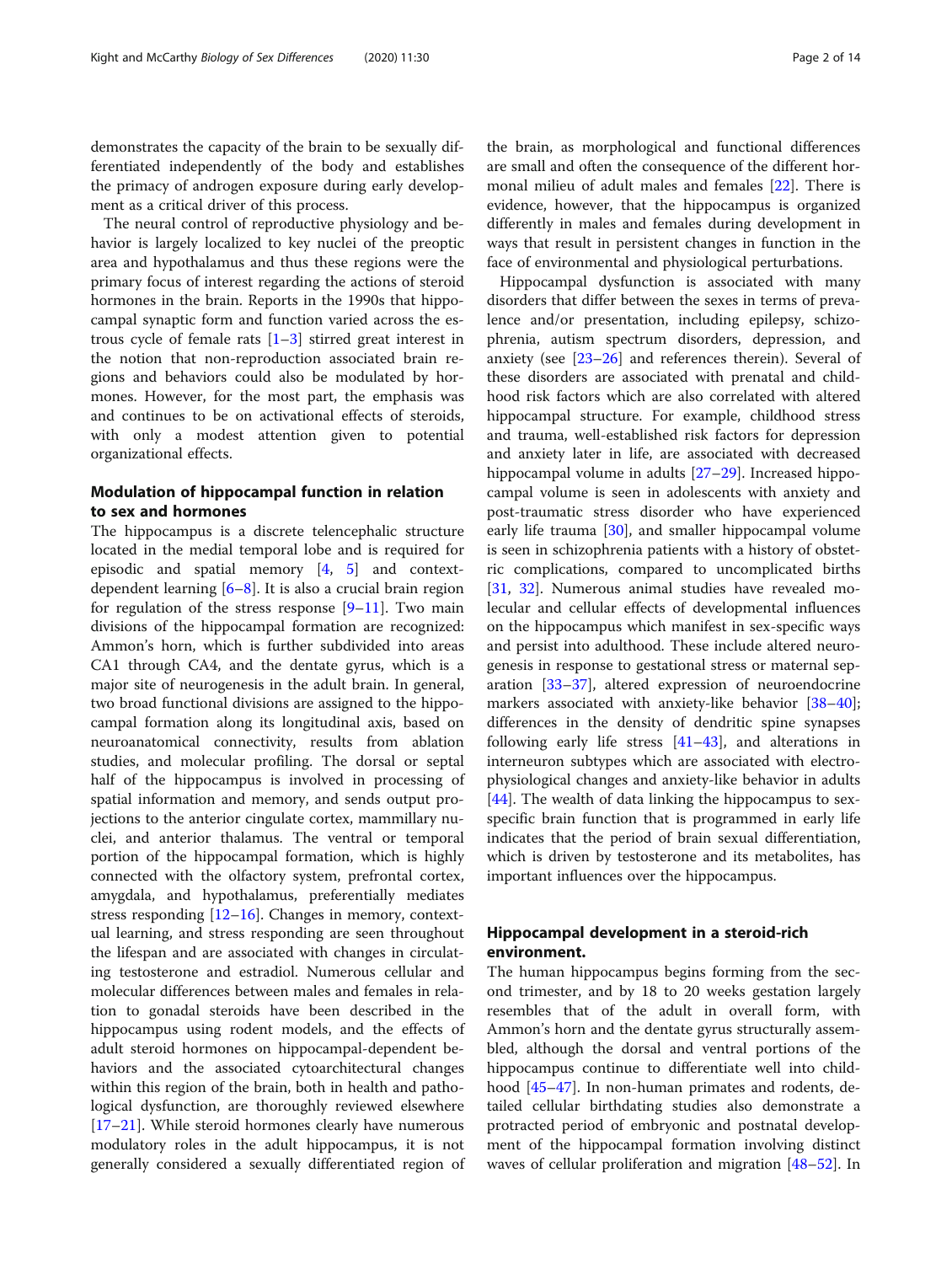rats, Ammon's horn is largely formed by birth, after cells that populate this subregion of the hippocampal formation have migrated from a germinal center in the medial region of the telencephalon beginning around embryonic day 16. The dentate gyrus, however, arises from a distinct germinal zone during the perinatal period and continues to form well into the second week of life. Proliferating neuroblasts migrate tangentially and radially over several days to form a third germinal zone which will give rise to the dentate gyrus. Cellular proliferation peaks here during the first postnatal week, and gradually declines until approximately 1 month of age, when it is confined to a single layer of proliferating cells in the subgranular zone, which remains a major site of neurogenesis in adults.

The protracted development of the hippocampal formation during the late gestational and early postnatal period means that the cytoarchitectural patterning is laid out during the critical period of brain sexual differentiation, and thus potentially subject to the influence of gonadal steroid hormones. Although considerably less well-characterized than in the adult hippocampus, all the components needed for both androgen and estrogen signaling are present during this early developmental period. In rodents, androgen receptor expression is found in the hippocampus as early as embryonic day 15 [[53\]](#page-11-0), and rises with postnatal development [[54\]](#page-11-0). Nuclear estrogen receptor alpha is expressed in the pyramidal cell layers of CA1 and CA3 during the first postnatal week, after which levels decline [\[55](#page-11-0)–[57\]](#page-11-0). Estrogen receptor beta is similarly abundant in CA1 and CA3 subregions during the first postnatal week [[58\]](#page-11-0), and is also present at extranuclear sites in granule cells and glia of the dentate gyrus [\[59](#page-11-0)]. As in other regions of the developing brain, synthesis of estradiol from circulating perinatal testosterone occurs here. Aromatase activity is evident in hippocampal tissue during the first postnatal week, declining significantly thereafter [[60,](#page-11-0) [61\]](#page-11-0). The level of hippocampal aromatase activity is markedly lower than in other highly sexually dimorphic brain regions such as the preoptic area, mediobasal hypothalamus and amygdala, but nevertheless corresponds precisely with levels of estradiol content, which are highest just prior to birth and decline ten-fold over the first postnatal week [[62,](#page-11-0) [63](#page-11-0)]. Interestingly, however, there are no sex differences in hippocampal estradiol content during the perinatal period or at any point measured to date across the lifespan, and the same is true for testosterone and DHT [\[63](#page-11-0)]. Central blockade of aromatase activity during the first day of life reduces estradiol content in the hippocampus of females, indicating that there may be a sex difference in neurosteroid synthesis during the perinatal period that functions to equalize androgen and estradiol content between males and females in this region of the developing brain [[62](#page-11-0)]. There is also no concrete evidence of sex differences in estrogen and androgen receptor expression in hippocampal neurons during development, suggesting that other mechanisms may program sex differences in hippocampal function. Potential mechanisms that occur downstream of, or peripheral to perinatal steroid signaling in the brain and are important mediators of sexual differentiation include genetic and epigenetic mechanisms, differences in neuroimmune modulators, and sex-specific impacts of the environment  $[64, 65]$  $[64, 65]$  $[64, 65]$  $[64, 65]$ . Below we discuss the evidence that androgens, either directly or via aromatization to estradiol, have both organizational and modulatory roles in the developing hippocampus, and highlight what is known about potential mediators of these testosteronedriven effects.

# Organizational effects of testosterone and its metabolites in the neonatal hippocampus Programming of hippocampal function

Sex differences in hippocampal-dependent learning involving spatial navigation or object memory have long been observed, although the direction and magnitude of differences in performance is influenced by numerous intrinsic and environmental factors, including the task involved, species and strain, hormonal status, rearing and housing conditions, and season (see [\[66\]](#page-11-0) for an excellent review on the topic). The most consistent finding among rodents is an advantage for young adult males, compared to females, in spatial navigation in the Morris water maze and radial arm maze, and this finding extends to humans when tested in a virtual rendering of these tasks. Although performance in these tasks is modulated by levels of gonadal steroids in adults of both sexes, in rodents performance is also programmed developmentally by perinatal testosterone, prior to the first 10 days of life. Castration of male rats in the first two postnatal days results in poorer acquisition of spatial learning accuracy as adults, an effect which is prevented by neonatal administration of testosterone in gonadectomized animals [\[67](#page-11-0)–[69\]](#page-11-0), while neonatal administration of testosterone to females masculinizes adult spatial memory performance [\[67](#page-11-0), [70](#page-11-0), [71\]](#page-11-0). Estradiol administration to neonatal females also masculinizes performance in the radial arm maze  $[68, 69]$  $[68, 69]$  $[68, 69]$  $[68, 69]$  $[68, 69]$ , indicating that the aromatization of perinatal testosterone is required for organizing spatial learning. However, in a study from Isgor and Sengelaub [\[72](#page-11-0)], when the androgen receptor antagonist Flutamide is administered to pregnant dams from embryonic day 16 onward, male offspring exhibit female-like spatial learning as adults, suggesting that direct effects of androgen signaling may be required, either in addition to estradiol or as a distinct mechanism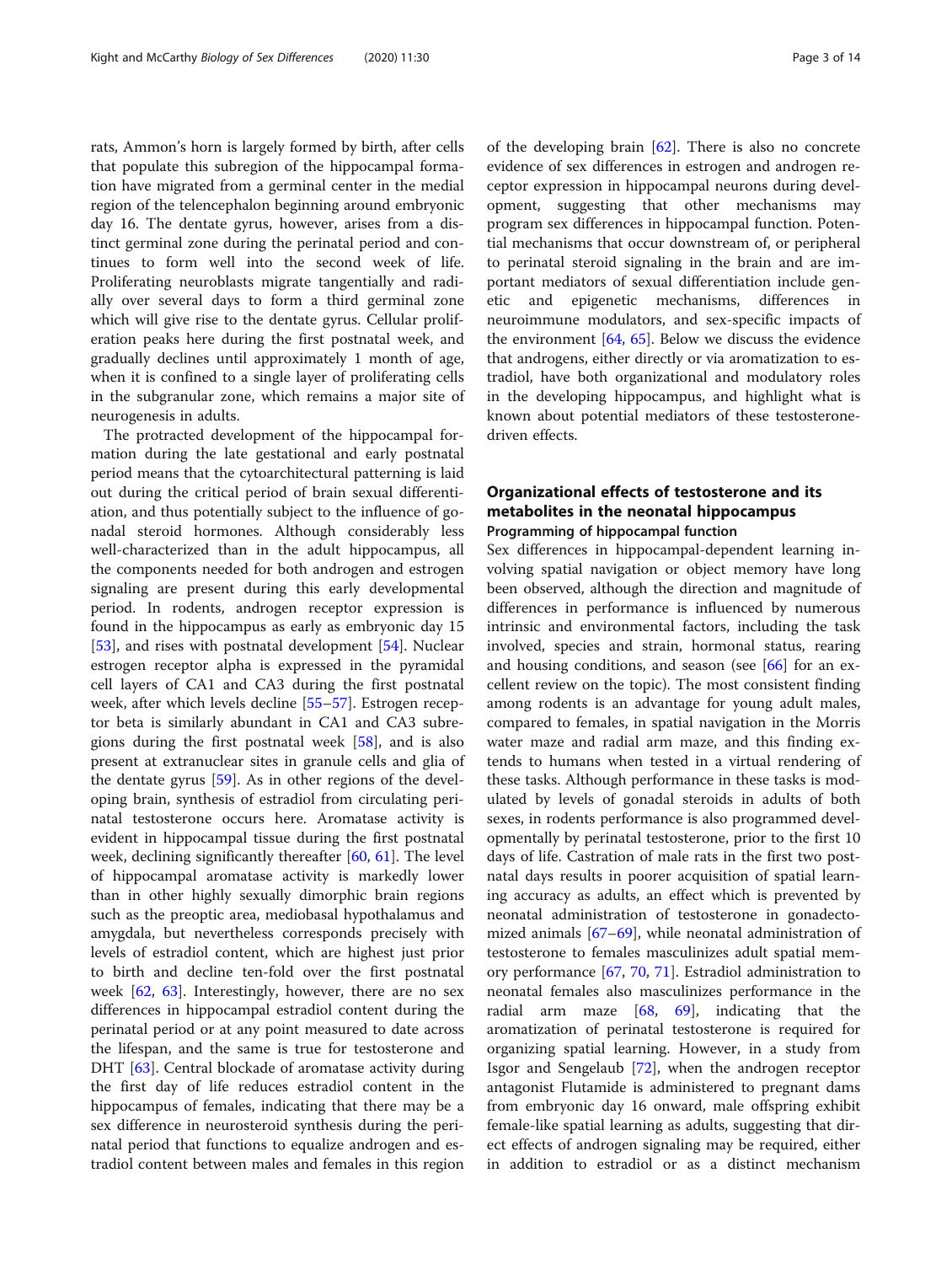prenatally. This is supported by deficient spatial learning abilities in androgen-insensitive rodent models. Male rats and mice of the testicular-feminization mutant  $(Tfm)$  strain, which lack a functional androgen receptor, fail to develop secondary sex characteristics due to a mutation in the androgen receptor. Levels of circulating testosterone in  $Tf$ m male mice are low, while in  $Tf$ m rats, circulating testosterone is within normal range [\[73](#page-11-0)], and yet in both species, Tfm males exhibit poorer performance in the Morris water maze than wild-type siblings [[74,](#page-11-0) [75\]](#page-11-0).

Although the discernment of bona fide sexual differentiation in hippocampal-dependent behaviors can be obscured by small and inconsistent differences, as well as hormonal modulation in adults, one aspect of spatial learning that is clearly organized by the perinatal surge in testosterone is the difference in navigation strategies used by males and females. Prepubertal and adult male rats use a striatum-dependent, proprioceptive approach to spatial learning in both the radial arm and Morris water maze, using their position within the geometry of the room to navigate, while adult females use a hippocampal-dependent, context-based approach to navigate [[68](#page-11-0), [76,](#page-11-0) [77](#page-11-0)]. The context-based strategy in females is activated by pubertal hormones, as preadolescent females will navigate using either proprioceptive or context-dependent strategies. When newborn males are castration-deprived of steroids, they preferentially use a context-based navigation strategy as adults [\[68](#page-11-0)]. Conversely, newborn females treated with testosterone or estradiol will use a proprioceptive-based strategy as adolescents and adults, in spite of the presence of the female-typic hormonal milieu  $[68, 76]$  $[68, 76]$  $[68, 76]$  $[68, 76]$ . Together, these studies demonstrate that engagement of the hippocampus during spatial navigation is both sexually differentiated and organized by the aromatization of testosterone during early development. Mechanistically, this may occur through programmed changes in cholinergic release into the hippocampus. Greater muscarinic receptor binding is found in the hippocampus compared to the striatum in animals using a context-dependent navigation strategy [[76](#page-11-0)], and sex differences in adult hippocampal acetylcholinesterase content correlate with a preference for context-dependent navigational strategies and are altered with either testosterone or estradiol treatment in neonates [[78\]](#page-11-0).

## Changes in hippocampal cytoarchitecture

Functional programming of spatial learning in response to perinatal steroids is associated with alterations in cellular morphology within the developing hippocampus that persist into adolescence. Pre- and postnatal testosterone exposure promotes a larger field size in CA1 and CA3 regions in males, compared to females, driven by increased dendritic arborization. This appears to be an androgen-specific effect, as dendritic arborization is promoted in females by neonatal administration of DHT, but not estradiol, and is blocked by androgen receptor antagonism in neonatal males [[67](#page-11-0), [72](#page-11-0), [79](#page-11-0), [80](#page-11-0)]. The density of dendritic spine synapses on pyramidal neurons in these regions is also promoted by perinatal androgen receptor signaling, which remains in juvenile animals [\[79](#page-11-0)].

In addition to dendritic arborization and spinogenesis, perinatal testosterone exposure promotes persistent alterations in cell type and number in the hippocampus. In adolescent rats, sex differences in astrocyte numbers in CA1 and CA3 subregions are promoted by testosterone and blocked by androgen receptor antagonism in neonates [[81\]](#page-11-0). Neonatal testosterone also promotes a sex difference in cell genesis in the CA1 and dentate gyrus subregions, which is perhaps the most robust sex difference in the developing hippocampus. Male rodents have approximately twice as many proliferating cells as fe-males during the first postnatal week [[82](#page-11-0)–[84\]](#page-11-0), although in mice this appears to be strain-dependent (Wimer and Wimer ibid). Dividing cells can be permanently marked with the nucleoside analogue BrdU, enabling quantification of cell proliferation as well as assessment of cell survival. Administration of DHT to neonatal females increases the number of BrdU-labeled cells in neonatal females, and in males that lack a functional androgen receptor, the amount of cells thus labeled declines over a 3-week period, indicating that androgen signaling promotes cell survival in the developing hippocampus [[84](#page-11-0), [85\]](#page-11-0), an effect seen in adults as well [\[86](#page-11-0)]. Estradiol signaling also has an important role in modulating cell genesis during development, and does so in a sex-dependent manner (Fig. [1\)](#page-4-0). Inhibition of aromatase or antagonism of estrogen receptors decreases cell proliferation in neonatal males but has no effect in females and conversely, estradiol administration in neonatal females masculinizes proliferation but does not alter cell genesis in males [[82](#page-11-0), [84\]](#page-11-0). Nearly 80% of the proliferating population will differentiate into neurons in males and estradiol-treated females, whereas in untreated females, only 40% of the newly born cells become neurons. The effects of estradiol in promoting proliferation and neuronal differentiation, as well as estrogen receptor expression, have been demonstrated in mixed-sex cultures of isolated embryonic neural stem cells from rodents [\[87](#page-11-0)–[89\]](#page-11-0), although these effects depend on the dose of estradiol and presence of growth factors (see [\[90](#page-11-0)] for review). Thus, aromatization of testosterone modulates neonatal cell genesis in the hippocampus, likely through direct steroid receptor activation on neuronal precursors, and this action is constrained within a tightly controlled range the limits of which are expressed as a ceiling in males and a floor in females. Given that intra-hippocampal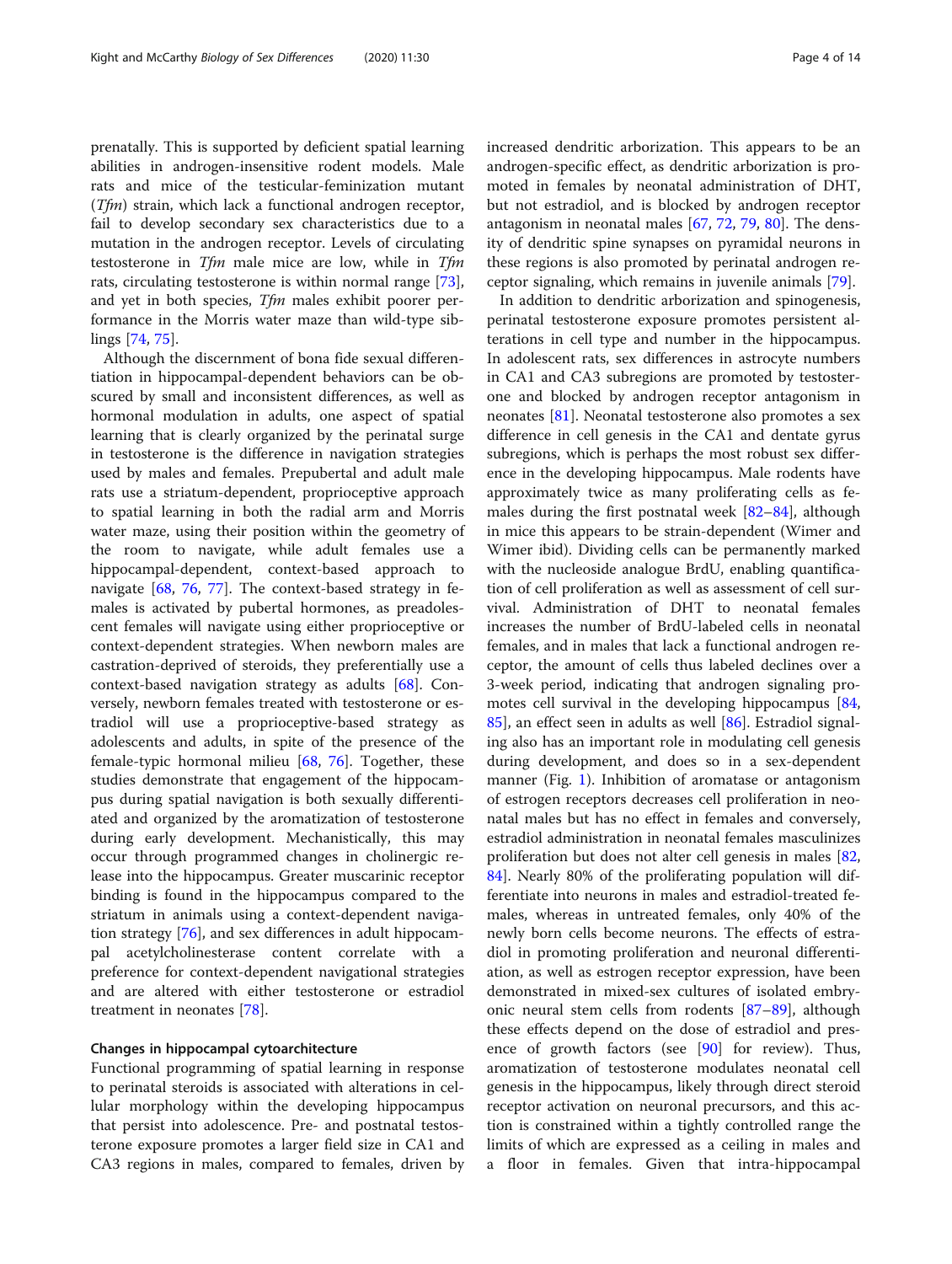<span id="page-4-0"></span>

steroid content is the same in males and females, how this sexually differentiated response is achieved is unclear, although a study by Bramble and colleagues indicates that this may be determined by genetic sex. In cultured neural stem cells isolated from embryonic mice prior to the perinatal testosterone surge, a robust sex difference in RNA transcripts is found, and addition of testosterone to these cultures induces sex-differentiated alterations in the transcriptome profile. Interestingly, a majority of transcripts exhibiting baseline sex differences in embryonic neural stem cells encode factors which regulate the cell cycle [[87\]](#page-11-0). Thus, the sex difference in cell proliferation in the neonatal hippocampus may be determined by a differential response to steroid hormone exposure that is programmed by the sex chromosomes.

The number of proliferating cells in the developing hippocampus may also be regulated by microglia. These neuroimmune cells function as inflammatory mediators in the brain, responding to trauma and pathogens, but also play critical roles in normal developmental processes. During the period of brain sexual differentiation, phagocytic microglia which engulf proliferating progenitors in the developing hippocampus are more numerous in females, and this sex difference is eliminated with exogenous estradiol, in parallel with an increase in the number of proliferating cells [[91\]](#page-11-0). The effects of androgen signaling on this process in the developing hippocampus are not yet known. However, in the neonatal amygdala, androgens, via upregulation of endocannabinoids, increase microglial phagocytosis of proliferating cells in males, and this programs sexually differentiated play behavior in juveniles [\[92](#page-11-0)]. Microglia also play a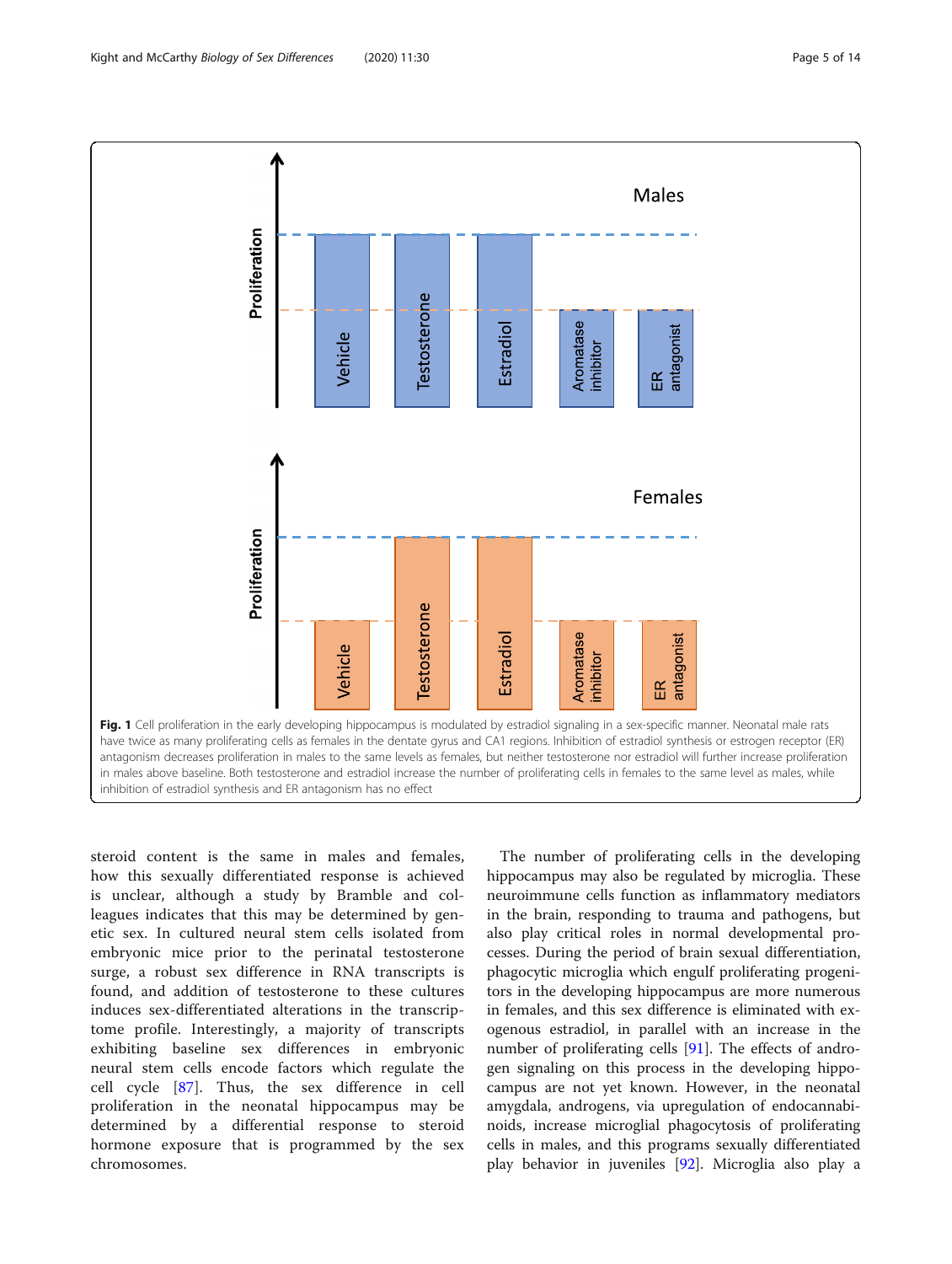critical role in developmental synaptic pruning [[93](#page-11-0), [94](#page-11-0)], and alterations in this activity during early life have long-term consequences for the hippocampus. Knockout mouse models deficient in microglia or in which microglia phagocytosis is disrupted demonstrate decreased synaptic pruning and more immature dendritic spines in CA1 of the developing hippocampus, resulting in delayed electrophysiological maturation [\[93,](#page-11-0) [95\]](#page-11-0), altered seizure susceptibility [[93\]](#page-11-0), altered circuit connectivity, and ASD-like behaviors [\[95](#page-11-0)]. In mice, a female-biased sex difference in the phagocytic capacity of microglia during the second postnatal week corresponds to greater synaptic spine density in the hippocampus [[96\]](#page-11-0). In addition, microglia isolated from adult females have a less reactive phenotype which is maintained even when implanted into male brains. When females are given a masculinizing dose of estradiol during the first postnatal week, their microglia as adults have a male-like gene expression pattern [\[97\]](#page-11-0), indicating that intrinsic sex differences in microglia are programmed by developmental steroid hormone exposure. Thus, perinatal testosterone may sculpt the circuitry of the developing hippocampus, either directly or subsequent to aromatization, through modulation of microglia activity.

## Cellular mechanisms

In the developing brain, cell proliferation and maturation, dendritic arborization and spinogenesis are all regulated by neurotransmitter activity [\[98\]](#page-11-0), which in turn is modulated by steroid hormone signaling. A striking sex difference found in the neonatal hippocampus of rats is the response to the neurotransmitter GABA, which is largely depolarizing at birth and gradually shifts to a hyperpolarizing response over the first 6 days of life in both males and females [[99,](#page-11-0) [100\]](#page-11-0).  $GABA_A$  receptor activation increases phosphorylation of the transcription factor CREB in neonatal males, but decreases CREB activation in neonatal females [\[101](#page-12-0)], and this sexually divergent response is likely due to differences in calcium influx. In mature neurons, GABA is the dominant inhibitory neurotransmitter and maintains a hyperpolarized membrane potential as a consequence of influx of negatively charged chloride ions through the  $GABA_A$  receptor ionophore. In immature neurons, however, intracellular chloride is sufficiently high that it effluxes upon receptor opening, and this depolarizes the membrane and leads to the opening of voltage-gated calcium channels, allowing calcium to flow into the cell. Calcium influx in response to  $GABA_A$  receptor activation in hippocampal neurons isolated from newborn females exhibits a rapid decay which is attenuated with repeated exposure to GABA receptor agonism. In males, a longer decay in the response to GABA receptor activation is seen and receptor desensitization does not occur, resulting in excitotoxic cell death. Female hippocampal neurons are masculinized in terms of the timecourse and desensitization of GABA receptor activation with systemic administration of DHT neonatally, and this correlates with an increase in the  $\gamma$ 2 subunit of the GABA receptor [[102\]](#page-12-0). The depolarizing response to GABA in hippocampal neurons from neonatal females is also prolonged with estradiol treatment, in cultured neurons from neonatal rats [[103\]](#page-12-0) and primates [\[104\]](#page-12-0). A primary mechanism of estradiol-induced enhancement of depolarizing GABA is upregulation of SPAK kinase, which phosphorylates NKCC1, the key chloride transporter promoting the inward-rectifying chloride gradient and the depolarizing response to GABA [\[105](#page-12-0)]. In addition to the differentiated neuronal response to depolarizing GABA between males and females, there is a sex difference in the developmental timecourse when GABA receptor activation shifts from depolarizing to hyperpolarizing. In the developing hippocampus, this occurs earlier in females and is marked by downregulation of NKCC1 expression and upregulation of the KCC2 chloride transporter, which pumps chloride out of the cell, promoting an ion gradient that results in a hyperpolarizing response to GABA receptor gating. Expression of these two chloride transporters are regulated by steroid hormones. In the developing substantia nigra, androgens downregulate KCC2 expression in both sexes, while estradiol promotes KCC2 expression in males only [[106\]](#page-12-0), although in the hippocampus of ovariectomized adults, estradiol promotes gene expression of NKCC1, but not KCC2 [[107](#page-12-0)]. The decline in nuclear estrogen receptor alpha after the first week in the developing hippocampus may contribute to the developmental shift from a depolarizing to a hyperpolarizing response to GABA by regulating expression of these transporters and thus shifting the cellular chloride gradient.

Changes in calcium associated with neurotransmitter signaling are also modulated by the effects of neonatal androgens on the expression of intracellular calcium transporters, although the direction of these effects is not clear. DHT increases calcium influx in response to glutamate in cultured hippocampal neurons from newborn males, but not females, although changes in SERCA2 expression are elevated by DHT similarly in both sexes [\[108\]](#page-12-0). Androgen signaling also increases SERCA2 expression in mixed-sex cultures derived from embryonic rats prior to the prenatal testosterone surge, but decreases the response to glutamate  $[109]$  $[109]$  $[109]$ , suggesting that perinatal testosterone may set up a sexually differentiated response to glutamate signaling in the early developing hippocampus. Overall, the perinatal surge in testosterone has downstream effects on cellular physiology in the developing hippocampus that result in persistent changes in cell number and morphology and program adult hippocampal function (Fig. [2\)](#page-6-0).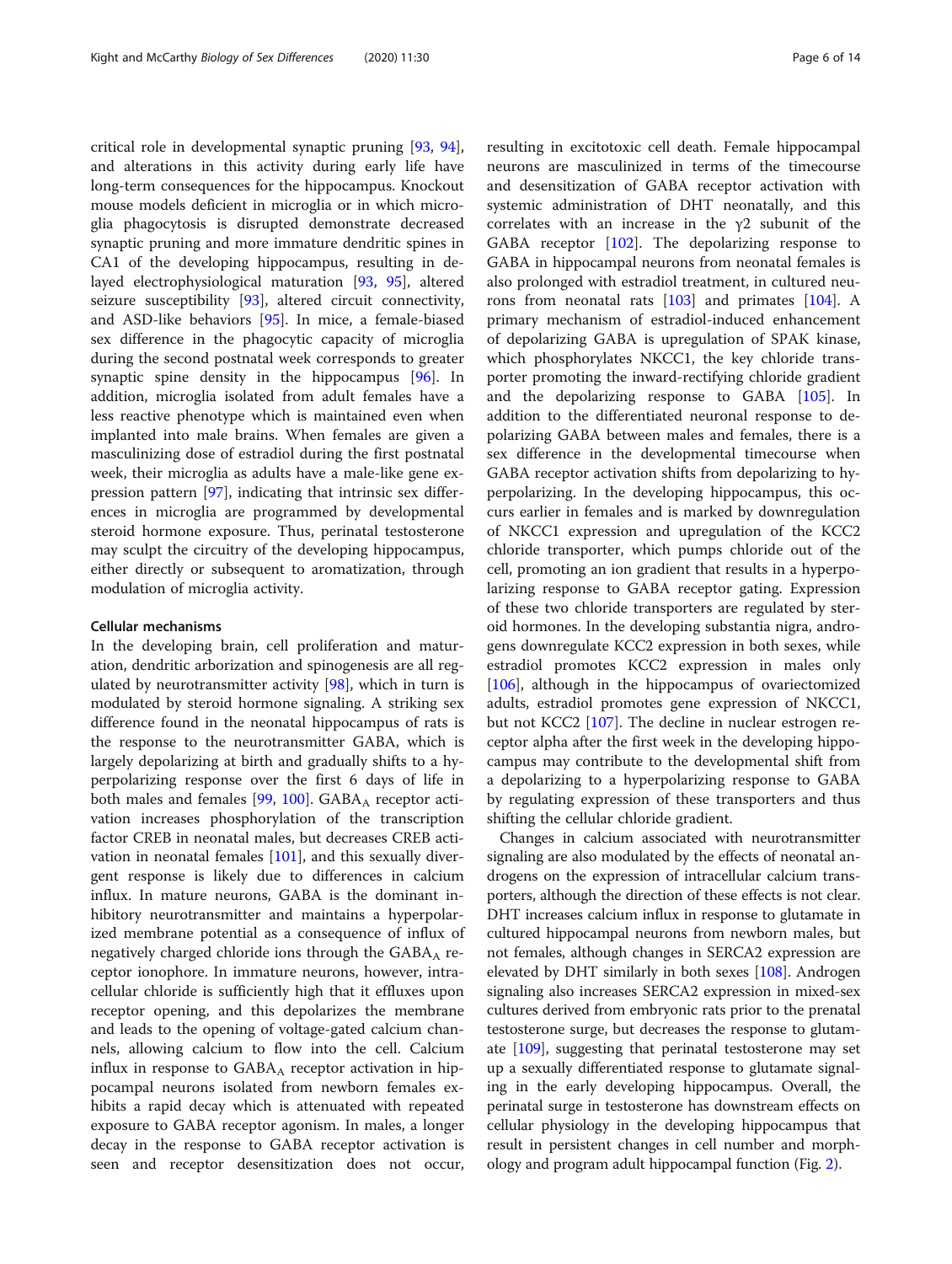<span id="page-6-0"></span>

## Epigenetic changes

The enduring nature of the cellular changes in the hippocampus programmed by a very brief developmental window of hormone exposure indicate that perinatal testosterone exposure may result in epigenetic changes, as has been shown in other, sexually differentiated regions of the brain [\[110](#page-12-0)]. It is increasingly clear that interactions among genetic sex, hormone exposure, and environmental factors determine the epigenetic profile of a particular brain region [[111](#page-12-0), [112](#page-12-0)], and much interest has been devoted to unraveling how these interactions contribute to normal behavior and brain disorders across

the lifespan. In the context of the developing hippocampus, sex-specific alterations in DNA or chromatin modifications result from early environmental perturbations and are associated with sexually differentiated changes in hippocampal function later in life. For example, rodent models of gestational stress or early life maltreatment demonstrate increased global DNA methylation in the hippocampus of males, but not females, that persists into adolescence and is associated with greater anxiety and depressive-like behaviors [\[113](#page-12-0), [114\]](#page-12-0). Perinatal lead exposure also alters DNA methylation and histone acetylation patterns in the developing hippocampus in a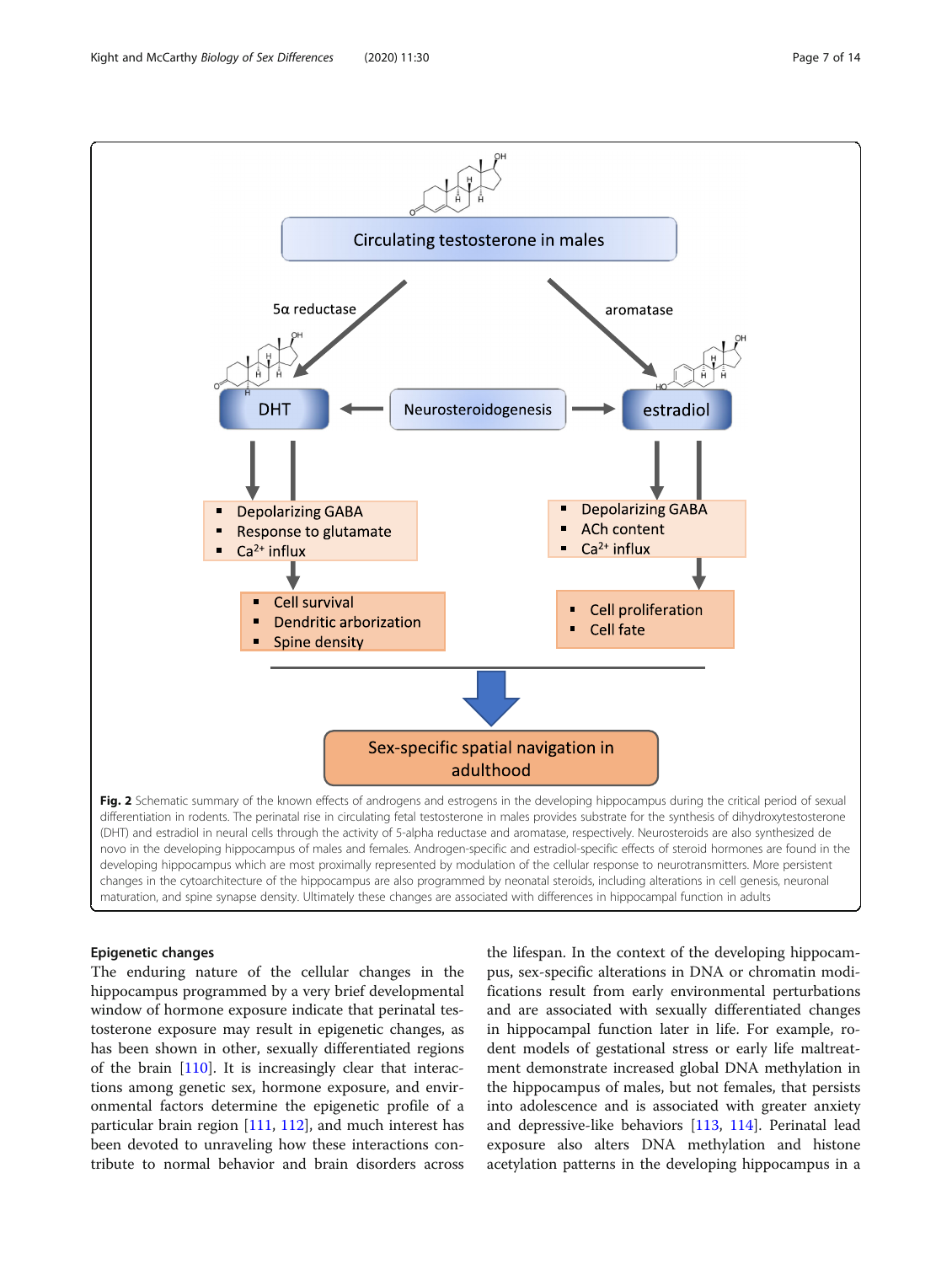sex-dependent manner, and these changes are associated with increased anxiety-like behavior and poorer performance in memory tasks in males [\[115,](#page-12-0) [116\]](#page-12-0). Although much is known about changes in DNA methylation and histone modifications in the hippocampus throughout development [[117](#page-12-0)], few studies address epigenetic modifications in this region of the brain in relation to sex or steroid hormone signaling. Tsai and colleagues [[118](#page-12-0)] found a sex difference in histone acetylation in hippocampal tissue of neonatal mice which disappears when pups are treated gestationally with testosterone. Testosterone similarly induces sex-specific changes in histone acetylation in isolated embryonic neural stem cells from mice, and transcriptional changes in these cells in response to testosterone are enriched for factors involved in chromatin organization and assembly [[87\]](#page-11-0). DNA methylation is also altered by exogenous testosterone in embryonic neural stem cells, where it is reduced globally in both XX and XY cells. Changes in DNA methylation in response to perinatal steroid hormones are critical for programming other sexually differentiated brain regions, as shown in the preoptic area and striatum of mice in response to testosterone [[119](#page-12-0)], and in the preoptic area of rats in response to estradiol [[120](#page-12-0)]. Perinatal testosterone, either directly or through aromatization to estradiol, may similarly program enduring sex differences in the hippocampus through altered DNA methylation. This may also promote the closing of a sensitive window for estradiol action in the hippocampus, as the steep decline in estrogen receptor alpha gene expression in the CA1 region after the first postnatal week corresponds with increased methylation in the promoter region of this gene [[121\]](#page-12-0).

## Implications for clinical outcomes

Several of the steroid-hormone-dependent processes described above have particular relevance for sex differences in the outcome of early life events that can have significant negative long-term outcomes, such as seen in neonatal seizures or hypoxia/ischemia. Clinical and animal studies have shown that neonatal hypoxia/ischemia in particular results in greater damage to the cortex and hippocampus in males, and poorer long-term outcomes compared to females with comparable damage [\[24](#page-10-0), [122](#page-12-0)]. Likely mechanisms for this are the more reactive profile of microglia and elevated inflammatory cytokines in neonatal males that are present several days after hypoxia/ ischemia when compared to females [[123](#page-12-0)], and greater mitochondria dysfunction which precedes cell death [[124,](#page-12-0) [125\]](#page-12-0). In addition, increased membrane depolarization and calcium influx in response to excitatory GABA in males results in greater excitotoxic damage, and as mentioned above, this is promoted by androgens [\[102\]](#page-12-0). The few studies that have tested the effects of androgens on hypoxia/ischemia outcome have shown increased infarct volume and poorer behavioral outcomes when neonates are treated with exogenous testosterone  $[126]$  $[126]$ . Far more attention has been paid to the effects of estradiol on neonatal hypoxia/ischemia, in large part due to the wealth of data suggesting that estradiol is neuroprotective in the context of adult stroke [[127\]](#page-12-0). In the neonatal brain, animal studies demonstrate that estradiol generally mitigates hippocampal damage resulting from hypoxia/ischemia and improves outcomes later in life [\[128](#page-12-0)–[131\]](#page-12-0); although deleterious effects on excitotoxic cell death have also been seen [\[132\]](#page-12-0).

# Effects of pubertal testosterone on the developing hippocampus

The second developmental period in which steroid hormones can exert an organizing effect on the brain is during puberty, defined as a period of adolescence marked by a steep rise in circulating gonadal steroids. The most important outcome of puberty is the activation of sexually differentiated neural substrates by gonadal steroids in order to promote reproductive behavior. However, circuits mediating social and cognitive behaviors are also sculpted in a sexually differentiated manner during this time via a variety of cellular mechanisms (see [[133](#page-12-0), [134](#page-12-0)], for review). Evidence that hippocampal function and neurophysiology are both modulated and programmed by pubertal androgens is seen in animal and human studies.

Longitudinal imaging studies in children generally find no prepubertal sex differences in hippocampal size or morphology, but greater hippocampal volume in boys throughout puberty and adolescence, when corrected for total intracranial volume [[135](#page-12-0)–[140](#page-12-0)]. In terms of the relative growth trajectories between males and females, however, the data seemingly conflict. While some studies demonstrate parallel increases in hippocampal volume throughout puberty in both boys and girls [[138,](#page-12-0) [141](#page-12-0)], others show sexually differentiated growth trajectories, where hippocampal volume increases steadily with advancing age and puberty in females, but growth slows in males during late puberty [[137](#page-12-0), [139,](#page-12-0) [142,](#page-12-0) [143\]](#page-12-0). This may indicate a sexually differentiated response to gonadal steroids in the hippocampus, or it may indicate a biphasic effect of androgens, where rising levels promote a positive growth trajectory, but high levels, as found in the circulation of late-pubertal males, have a negative impact on growth. This is supported by data from Wierenga et al. [\[140](#page-12-0)], which correlates high circulating testosterone in adolescent females with slower hippocampal growth. In addition, while the trajectory of hippocampal growth is predicted by advancing puberty status in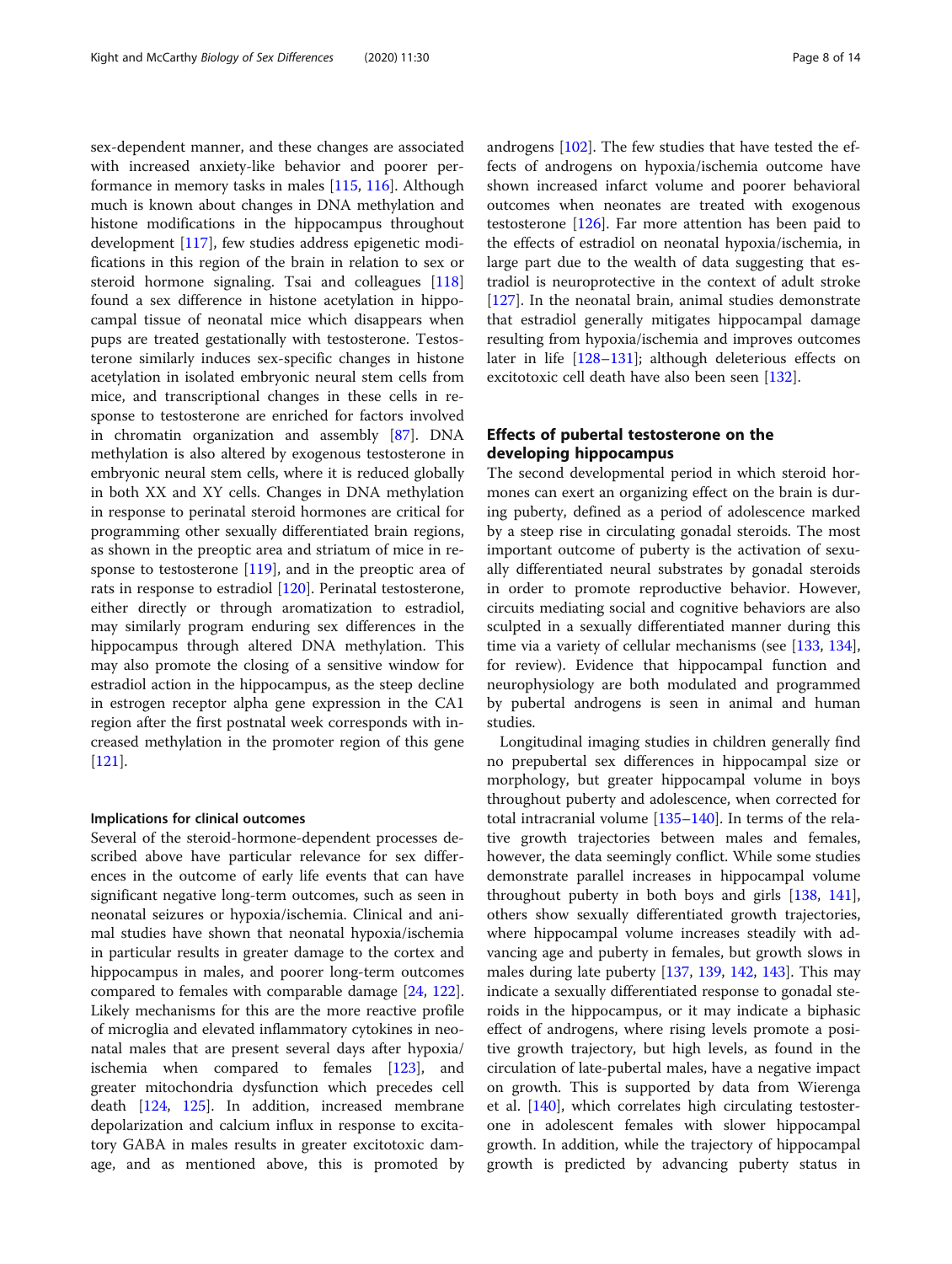males, in adolescent females hippocampal volume is not strongly associated with pubertal status, but instead is predicted by age [\[144\]](#page-12-0) or circulating testosterone levels [[139,](#page-12-0) [140,](#page-12-0) [142](#page-12-0), [145\]](#page-13-0). Further support for a direct role of androgens in determining the sex difference in hippocampal volume during adolescence is found during adrenarche, which is characterized by elevated adrenalderived androgens and where higher circulating testosterone is associated with larger hippocampal volume in girls [[145\]](#page-13-0).

A similar pattern of testosterone effects during puberty is seen functionally. In adolescents, response to fearful faces or performance on context-dependent memory tasks are positively associated with hippocampal activation. Test performance and hippocampal activation are both predicted by stage of pubertal development in boys and girls; however, in girls, the predictive power of pubertal stage is due almost entirely to levels of circulating testosterone, and not age or stage of puberty [[146,](#page-13-0) [147\]](#page-13-0). In males, activation of the hippocampus during emotional processing is significantly greater in young boys who have familial maleprecocious puberty, compared to unaffected boys of the same age [[148\]](#page-13-0).

Perhaps the most compelling evidence for the role of pubertal androgens in hippocampal maturation are imaging studies in adolescents with Klinefelter syndrome. Aneuploid boys with more than one X chromosome initiate puberty but are androgen deficient [[149,](#page-13-0) [150\]](#page-13-0) and have smaller hippocampal grey matter volume than typically developing boys [\[151](#page-13-0), [152\]](#page-13-0). Treatment with a testosterone analog during adolescence normalizes hippocampal volume in Klinefelter patients [[153\]](#page-13-0), indicating that testicular steroids, and not sex chromosome complement, is a primary driver of hippocampal maturation during adolescence. In spite of the impossibility of direct functional experiments in humans, what emerges is that androgens have a primary role in directing adolescent maturation of the hippocampus, and the level of circulating testosterone is an important setpoint for sexual differentiation of this brain region during puberty in both sexes. Although a similar role for ovarian steroids during puberty is not supported by the imaging data in humans, a role for brain-derived estradiol in the adolescent brain, similar to the perinatal period in rodents, cannot be ruled out [[154\]](#page-13-0). Peripheral blood cells from pre- and postpubertal adolescents demonstrate female-specific methylation patterns that arise during puberty for genes involved in androgen signaling and that are proximal to estrogen response elements [[155\]](#page-13-0), indicating that the rise of ovarian steroids during puberty may epigenetically program the response to androgens in girls.

There are relatively few studies that shed light on potential cellular mechanisms mediating the effects of pubertal testosterone on hippocampal development. Data from rhesus macaques demonstrate a role for adolescent testosterone in regulating cell survival and differentiation in the hippocampus, as castration in early puberty increases survival and maturation of granule neurons in the dentate gyrus, while there are no changes in cell proliferation [\[156](#page-13-0)]. Changes in spatial reasoning and memory tasks involve alterations in synaptic plasticity, and androgens play a significant role in this regard in the adult hippocampus [[21](#page-10-0), [157](#page-13-0)]. There is also evidence that androgens modulate hippocampal synaptic plasticity during adolescence. Male mice undergo loss of dendritic spine synapses in the CA1 hippocampal subregion over the course of puberty, an effect largely reversed by gonadectomy [[158](#page-13-0)], although prepubertal gonadectomy does not prevent a similar loss of synapses in female rats [[159\]](#page-13-0). Functionally, adult male rats have reduced social memory compared to juveniles, coinciding with a shift from long-term potentiation to depression in response to stimulation in the CA1 region of the hippocampus. Both gonadectomy and androgen receptor antagonism at the beginning of puberty, but not later in adolescence, prevent the developmental shift to long-term depression and improve social memory in adults [[160\]](#page-13-0). While these data suggest an organizational role for pubertal androgens in males, whether these are truly sexually differentiated responses is not clear, as comparative treatments using both males and females were not included in these studies. Interestingly, these cellular effects of androgen signaling in the adolescent hippocampus are opposite those in the adult, where androgens promote cell prolif-eration and survival in the dentate gyrus [[19\]](#page-10-0), and synaptogenesis in Ammon's horn [\[21,](#page-10-0) [161\]](#page-13-0).

## Perspective and significance

Although the data are not nearly as extensive as what is known in adults, the influences of testosterone and its metabolites on the hippocampus during development are seen at the biochemical, morphological, and functional levels, and a few general conclusions can be drawn. First, rodent models demonstrate that males and females differ in the strategies they use during hippocampal-dependent learning, which is reflected in differential engagement of the hippocampus as a function of sex. This sex difference in hippocampal dependency is programmed during neonatal development, and for some parameters requires the aromatization of testosterone to estradiol. The effects of neonatal estradiol signaling on the hippocampal circuitry include alterations in cell genesis and microglia activity that may have long-term consequences for the content of various cell types within the hippocampus. The direct effects of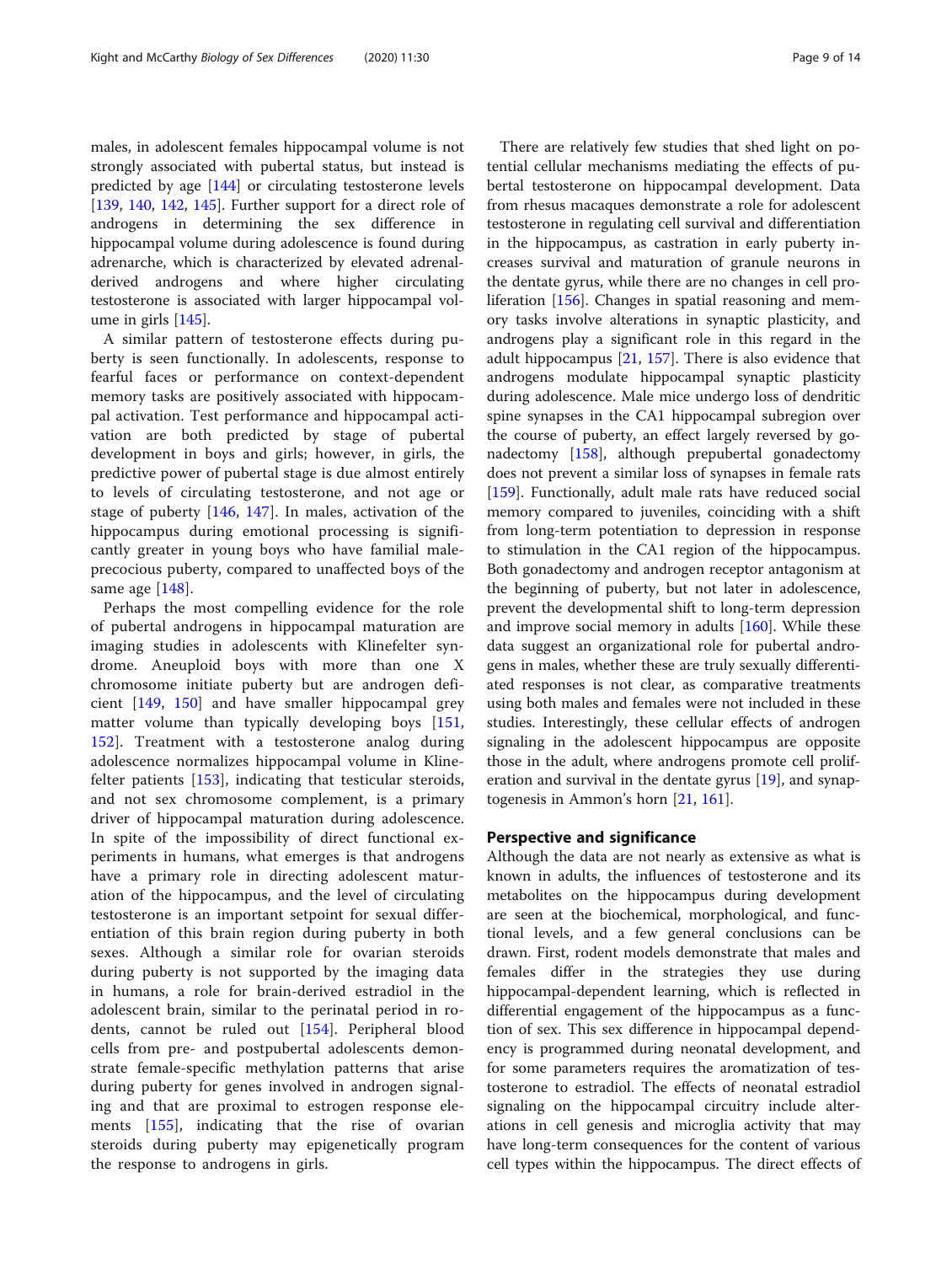<span id="page-9-0"></span>androgen signaling in the neonatal hippocampus largely involve positive effects on dendritic arborization and synaptic connectivity, and these too persist into later life. Changes in hippocampal cytoarchitecture and circuitry directed by steroid signaling during the perinatal period must be due to altered biochemical changes with the cell, and these are evident in altered calcium influx and downstream activation of transcription factors in response to amino acid neurotransmitters. Ultimately, these will drive steroid-hormone-dependent changes in gene expression. While there is little information concerning gene expression in the developing hippocampus in response to sexual differentiation or steroid hormone signaling [\[87,](#page-11-0) [162\]](#page-13-0), robust and high-throughput methodologies in transcriptome analysis can be put to good use in filling this gap. Characterization of transcriptional changes in the hippocampus during the sensitive early developmental period can aid in identifying points of therapeutic intervention in the context of early-life risk factors that promote many neurological and neurodevelopmental disorders, such as trauma, hypoxia/ischemia, and inflammation.

During adolescence, a primary driver of hippocampal maturation appears to be the rise in testosterone during puberty. Androgen-mediated effects in the hippocampus during this period include synaptic pruning and shrinking of dendritic arbors, and these are associated with a shift toward synaptic depression in males as gonadal steroids rise, and decreased social memory. This may have implications for understanding the association between elevated androgens in males and females with ASD [[163](#page-13-0), [164](#page-13-0)], and improvements in sociability reported for adolescents treated clinically with anti-androgenic therapies [[165\]](#page-13-0). The available data in humans indicate that testosterone, and not ovarian steroids, are responsible for puberty-driven changes in hippocampal growth and function, although the aromatization of circulating testosterone in the adolescent brain is certainly a possibility. In addition, with the exception of sex differences in cellular proliferation, there is scant evidence that sex chromosomes play a significant role in long-term hippocampal development. This is supported by the clinical data concerning aneuploid adolescent males, but also is indicated in a study using the Four Core Genotype (4CG) mouse model. In the 4CG mouse, the Sry gene, which is encoded on the Y chromosome and directs testicular development, is translocated to an autosome, where it directs normal testicular development outside the context of the Y chromosome. This enables the generation of both XX and XY animals that can be male or female according to their gonadal status  $[166]$  $[166]$  $[166]$ . On tests of hippocampal-dependent spatial learning, XX males perform as well as XY males, and both XX and XY males perform better than XX and XY females, indicating that the presence of testosterone during development, but not the X or Y chromosome, is important for modulation of hippocampal function [[167](#page-13-0)]. Generally, what emerges from the clinical data and studies in animal models is the primacy of developmental testosterone exposure, during the perinatal and pubertal periods, in both programming and modulating hippocampal function. Understanding the processes by which this occurs will not only elucidate steroid hormonedependent mechanisms of brain development generally, but may also help identify ways to mitigate the burden of the many neurodevelopmental disorders that involve hippocampal function.

#### Acknowledgements

The authors would like to gratefully acknowledge the thoughtful comments put forth by the reviewers of this manuscript.

#### Authors' contributions

Both KEK and MMM wrote the manuscript. The authors read and approved the final manuscript.

#### Funding

Studies from the McCarthy lab cited in this review and the drafting of this manuscript were supported by RO1 MH52716 and R01 DA039062 to MMM.

#### Availability of data and materials

Not applicable.

#### Ethics approval and consent to participate Not applicable.

#### Consent for publication

Not applicable.

#### Competing interests

The authors declare that they have no competing interests.

#### Author details

<sup>1</sup>Department of Pharmacology, University of Maryland School of Medicine 685 W Baltimore Street, Baltimore, MD 21201, USA. <sup>2</sup>Program in Neuroscience, University of Maryland School of Medicine, Baltimore, MD 21201, USA.

## Received: 13 January 2020 Accepted: 12 May 2020 Published online: 01 June 2020

#### References

- 1. Gould E, Woolley CS, Frankfurt M, McEwen BS. Gonadal steroids regulate dendritic spine density in hippocampal pyramidal cells in adulthood. J Neurosci. 1990;10(4):1286–91.
- 2. Woolley CS, Gould E, Frankfurt M, McEwen BS. Naturally occurring fluctuation in dendritic spine density on adult hippocampal pyramidal neurons. J Neurosci. 1990;10(12):4035–9.
- 3. Woolley CS, McEwen BS. Estradiol mediates fluctuation in hippocampal synapse density during the estrous cycle in the adult rat. J Neurosci. 1992; 12(7):2549–54.
- 4. Burgess N, Maguire EA, O'Keefe J. The Human Hippocampus and Spatial and Episodic Memory. Neuron. 2002;35(4):625–41.
- 5. Squire LR. Memory and the hippocampus: a synthesis from findings with rats, monkeys, and humans. Psychol Rev. 1992;99(2):195–231.
- 6. Bangasser DA, Shors TJ. The hippocampus is necessary for enhancements and impairments of learning following stress. Nat Neurosci. 2007;10(11): 1401–3.
- 7. Fanselow MS. Contextual fear, gestalt memories, and the hippocampus. Behav Brain Res. 2000;110(1–2):73–81.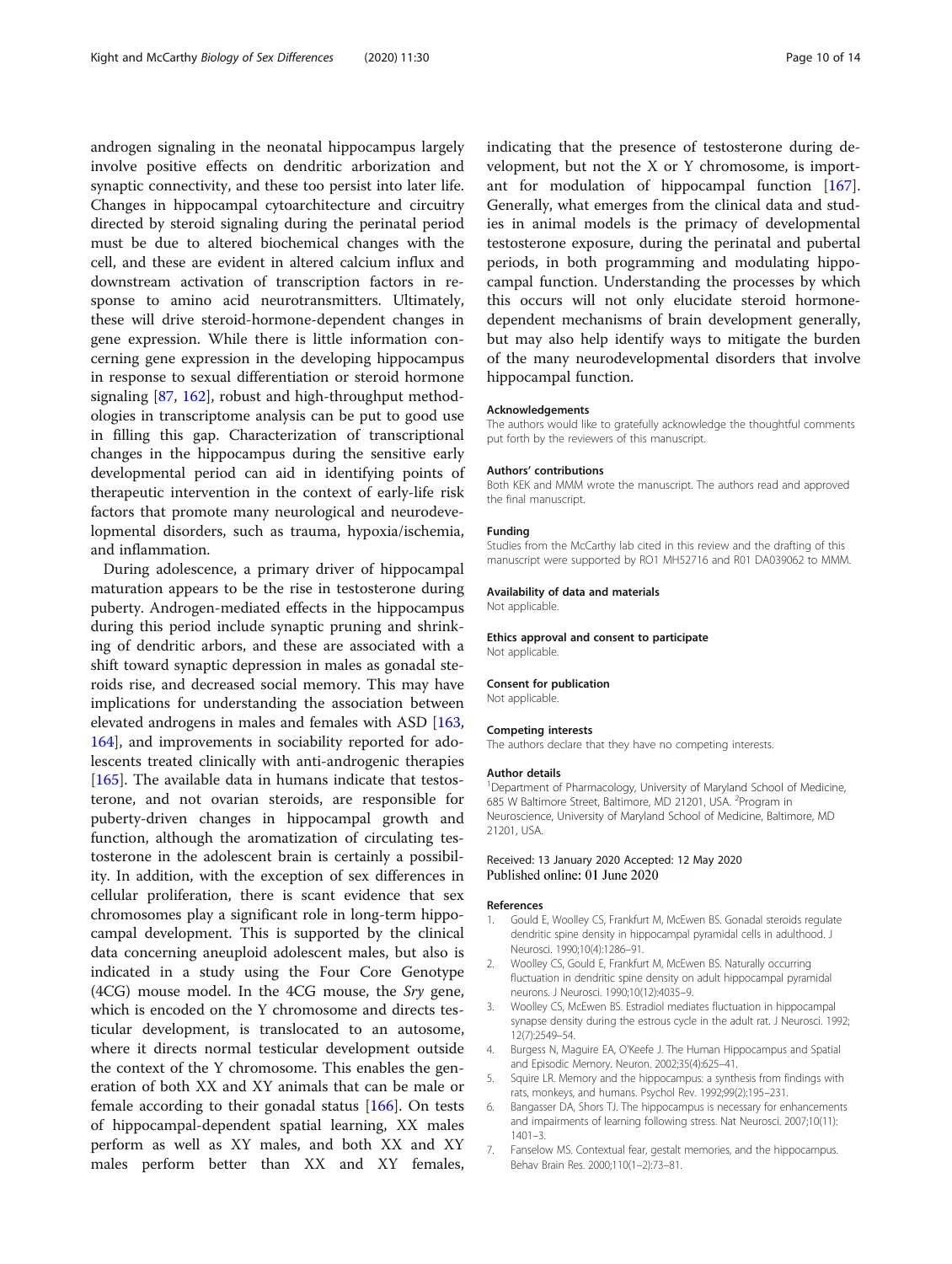- <span id="page-10-0"></span>8. Sanders MJ, Wiltgen BJ, Fanselow MS. The place of the hippocampus in fear conditioning. Eur J Pharmacol. 2003;463(1–3):217–23.
- 9. Jacobson L, Sapolsky R. The role of the hippocampus in feedback regulation of the hypothalamic-pituitary-adrenocortical axis\*. Endocr Rev. 1991;12(2): 118–34.
- 10. McEwen BS, Nasca C, Gray JD. Stress effects on neuronal structure: hippocampus, amygdala, and prefrontal cortex. Neuropsychopharmacology. 2016a;41(1):3–23.
- 11. McEwen, B. S., C. Nasca and J. D. Gray (2016b). "Stress effects on neuronal structure: hippocampus, amygdala, and prefrontal cortex.".
- 12. Bienkowski MS, Bowman I, Song MY, Gou L, Ard T, Cotter K, Zhu M, Benavidez NL, Yamashita S, Abu-Jaber J, Azam S, Lo D, Foster NN, Hintiryan H, Dong H-W. Integration of gene expression and brain-wide connectivity reveals the multiscale organization of mouse hippocampal networks. Nat Neurosci. 2018;21(11):1628–43.
- 13. Fanselow MS, Dong HW. Are the dorsal and ventral hippocampus functionally distinct structures? Neuron. 2010;65(1):7–19.
- 14. Moser E, Moser M, Andersen P. Spatial learning impairment parallels the magnitude of dorsal hippocampal lesions, but is hardly present following ventral lesions. J Neurosci. 1993;13(9):3916–25.
- 15. Moser MB, Moser EI. Functional differentiation in the hippocampus. Hippocampus. 1998;8(6):608–19.
- 16. Strange BA, Witter MP, Lein ES, Moser EI. Functional organization of the hippocampal longitudinal axis. Nat Rev Neurosci. 2014;15(10):655–69.
- 17. Atwi S, McMahon D, Scharfman H, MacLusky NJ. Androgen modulation of hippocampal structure and function. The Neuroscientist : a review journal bringing neurobiology, neurology and psychiatry. 2016;22(1):46–60.
- 18. Fester L, Rune GM. Sexual neurosteroids and synaptic plasticity in the hippocampus. Brain Res. 2015;1621:162–9.
- 19. Galea LAM, Wainwright SR, Roes MM, Duarte-Guterman P, Chow C, Hamson DK. Sex, Hormones and Neurogenesis in the Hippocampus: Hormonal Modulation of Neurogenesis and Potential Functional Implications. J Neuroendocrinol. 2013;25(11):1039–61.
- 20. Hamson DK, Roes MM, Galea LA. Sex Hormones and Cognition: Neuroendocrine Influences on Memory and Learning. Compr Physiol. 2016; 6(3):1295–337.
- 21. MacLusky NJ, Hajszan T, Prange-Kiel J, Leranth C. Androgen modulation of hippocampal synaptic plasticity. Neuroscience. 2006;138(3):957–65.
- 22. McCarthy MM, Konkle ATM. When is a sex difference not a sex difference? Front Neuroendocrinol. 2005;26(2):85–102.
- 23. Harrison PJ. The hippocampus in schizophrenia: a review of the neuropathological evidence and its pathophysiological implications. Psychopharmacology. 2004;174(1):151–62.
- 24. Hill CA, Fitch RH. Sex differences in mechanisms and outcome of neonatal hypoxia-ischemia in rodent models: implications for sex-specific neuroprotection in clinical neonatal practice. Neurol Res Internat. 2012.
- 25. McLean CP, Asnaani A, Litz BT, Hofmann SG. Gender differences in anxiety disorders: Prevalence, course of illness, comorbidity and burden of illness. J Psychiatr Res. 2011;45(8):1027–35.
- 26. Schoenfeld TJ, Cameron HA. Adult neurogenesis and mental illness. Neuropsychopharmacology. 2015;40(1):113–28.
- 27. Frodl T, Reinhold E, Koutsouleris N, Reiser M, Meisenzahl EM. Interaction of childhood stress with hippocampus and prefrontal cortex volume reduction in major depression. J Psychiatr Res. 2010;44(13):799–807.
- 28. Paquola C, Bennett MR, Lagopoulos J. Understanding heterogeneity in grey matter research of adults with childhood maltreatment—a meta-analysis and review. Neurosci Biobehav Rev. 2016;69:299–312.
- 29. Vythilingam M, Heim C, Newport J, Miller AH, Anderson E, Bronen R, Brummer M, Staib L, Vermetten E, Charney DS, Nemeroff CB, Douglas Bremner J. Childhood trauma associated with smaller hippocampal volume in women with major depression. Am J Psychiatr. 2002;159(12):2072–80.
- 30. Tupler LA, De Bellis MD. Segmented hippocampal volume in children and adolescents with posttraumatic stress disorder. Biol Psychiatry. 2006;59(6):523–9.
- 31. Ebner F, Tepest R, Dani I, Pfeiffer U, Schulze TG, Rietschel M, Maier W, Träber F, Block W, Schild HH, Wagner M, Steinmetz H, Gaebel W, Honer WG, Schneider-Axmann T, Falkai P. The hippocampus in families with schizophrenia in relation to obstetric complications. Schizophr Res. 2008; 104(1):71–8.
- 32. van Erp TGM, Saleh PA, Rosso IM, Huttunen M, Lönnqvist J, Pirkola T, Salonen O, Valanne L, Poutanen V-P, Standertskjöld-Nordenstam C-G, Cannon TD. Contributions of genetic risk and fetal hypoxia to hippocampal

volume in patients with schizophrenia or schizoaffective disorder, their unaffected siblings, and healthy unrelated volunteers. Am J Psychiatr. 2002; 159(9):1514–20.

- 33. Kawamura T, Chen J, Takahashi T, Ichitani Y, Nakahara D. Prenatal stress suppresses cell proliferation in the early developing brain. Neuroreport. 2006;17(14):1515–8.
- 34. Korosi A, Naninck EFG, Oomen CA, Schouten M, Krugers H, Fitzsimons C, Lucassen PJ. Early-life stress mediated modulation of adult neurogenesis and behavior. Behav Brain Res. 2012;227(2):400–9.
- 35. Lajud N, Torner L. Early life stress and hippocampal neurogenesis in the neonate: sexual dimorphism, long term consequences and possible mediators. Front Mol Neurosci. 2015;8:3.
- 36. Lemaire V, Lamarque S, Le Moal M, Piazza PV, Abrous DN. Postnatal stimulation of the pups counteracts prenatal stress-induced deficits in hippocampal neurogenesis. Biol Psychiatry. 2006;59(9):786–92.
- 37. Oomen CA, Soeters H, Audureau N, Vermunt L, van Hasselt FN, Manders EM, Joëls M, Lucassen PJ, Krugers H. Severe early life stress hampers spatial learning and neurogenesis, but improves hippocampal synaptic plasticity and emotional learning under high-stress conditions in adulthood. J Neurosci. 2010;30(19):6635–45.
- 38. Brunton PJ, Russell JA. Prenatal social stress in the rat programmes neuroendocrine and behavioural responses to stress in the adult offspring: sex-specific effects. J Neuroendocrinol. 2010;22(4):258–71.
- 39. Hill RA, Klug M, Kiss Von Soly S, Binder MD, Hannan AJ, van den Buuse M. Sexspecific disruptions in spatial memory and anhedonia in a "two hit" rat model correspond with alterations in hippocampal brain-derived neurotrophic factor expression and signaling. Hippocampus. 2014;24(10):1197–211.
- 40. Huang LT. Early-life stress impacts the developing hippocampus and primes seizure occurrence: cellular, molecular, and epigenetic mechanisms. Front Mol Neurosci. 2014;7:8.
- 41. Biala Y'a N, Bogoch Y, Bejar C, Linial M, Weinstock M. Prenatal stress diminishes gender differences in behavior and in expression of hippocampal synaptic genes and proteins in rats. Hippocampus. 2011; 21(10):1114–25.
- 42. Bock J, Murmu MS, Biala Y, Weinstock M, Braun K. Prenatal stress and neonatal handling induce sex-specific changes in dendritic complexity and dendritic spine density in hippocampal subregions of prepubertal rats. Neuroscience. 2011;193:34–43.
- 43. Liao X-M, Yang X-D, Jia J, Li J-T, Xie X-M, Su Y-A, Schmidt MV, Si T-M, Wang X-D. Blockade of corticotropin-releasing hormone receptor 1 attenuates early-life stress-induced synaptic abnormalities in the neonatal hippocampus. Hippocampus. 2014;24(5):528–40.
- 44. Murthy S, Kane GA, Katchur NJ, Lara Mejia PS, Obiofuma G, Buschman TJ, McEwen BS, Gould E. Perineuronal nets, inhibitory interneurons, and anxiety-related ventral hippocampal neuronal oscillations are altered by early life adversity. Biol Psychiatry. 2019;85(12):1011–20.
- 45. Arnold SE, Trojanowski JQ. Human fetal hippocampal development: I. Cytoarchitecture, myeloarchitecture, and neuronal morphologic features. J Comp Neurol. 1996;367(2):274–92.
- 46. Gogtay N, Nugent Iii TF, Herman DH, Ordonez A, Greenstein D, Hayashi KM, Clasen L, Toga AW, Giedd JN, Rapoport JL, Thompson PM. Dynamic mapping of normal human hippocampal development. Hippocampus. 2006;16(8):664–72.
- 47. Kier EL, Kim JH, Fulbright RK, Bronen RA. Embryology of the human fetal hippocampus: MR imaging, anatomy, and histology. Am J Neuroradiol. 1997;18(3):525.
- 48. Bayer S. Development of the hippocampal region in the rat. II. Morphogenesis during embryonic and early postnatal life. J Comp Neurol. 1980;190:115–34.
- 49. Nowakowski RS, Rakic P. The site of origin and route and rate of migration of neurons to the hippocampal region of the rhesus monkey. J Comp Neurol. 1981;196(1):129–54.
- 50. Altman J, Bayer SA. Migration and distribution of two populations of hippocampal granule cell precursors during the perinatal and postnatal periods. J Comp Neurol. 1990;301(3):365–81.
- 51. Altman J, Bayer SA. Prolonged sojourn of developing pyramidal cells in the intermediate zone of the hippocampus and their settling in the stratum pyramidale. J Comp Neurol. 1990;301(3):343–64.
- 52. Altman J, Bayer SA. Mosaic organization of the hippocampal neuroepithelium and the multiple germinal sources of dentate granule cells. J Comp Neurol. 1990;301(3):325–42.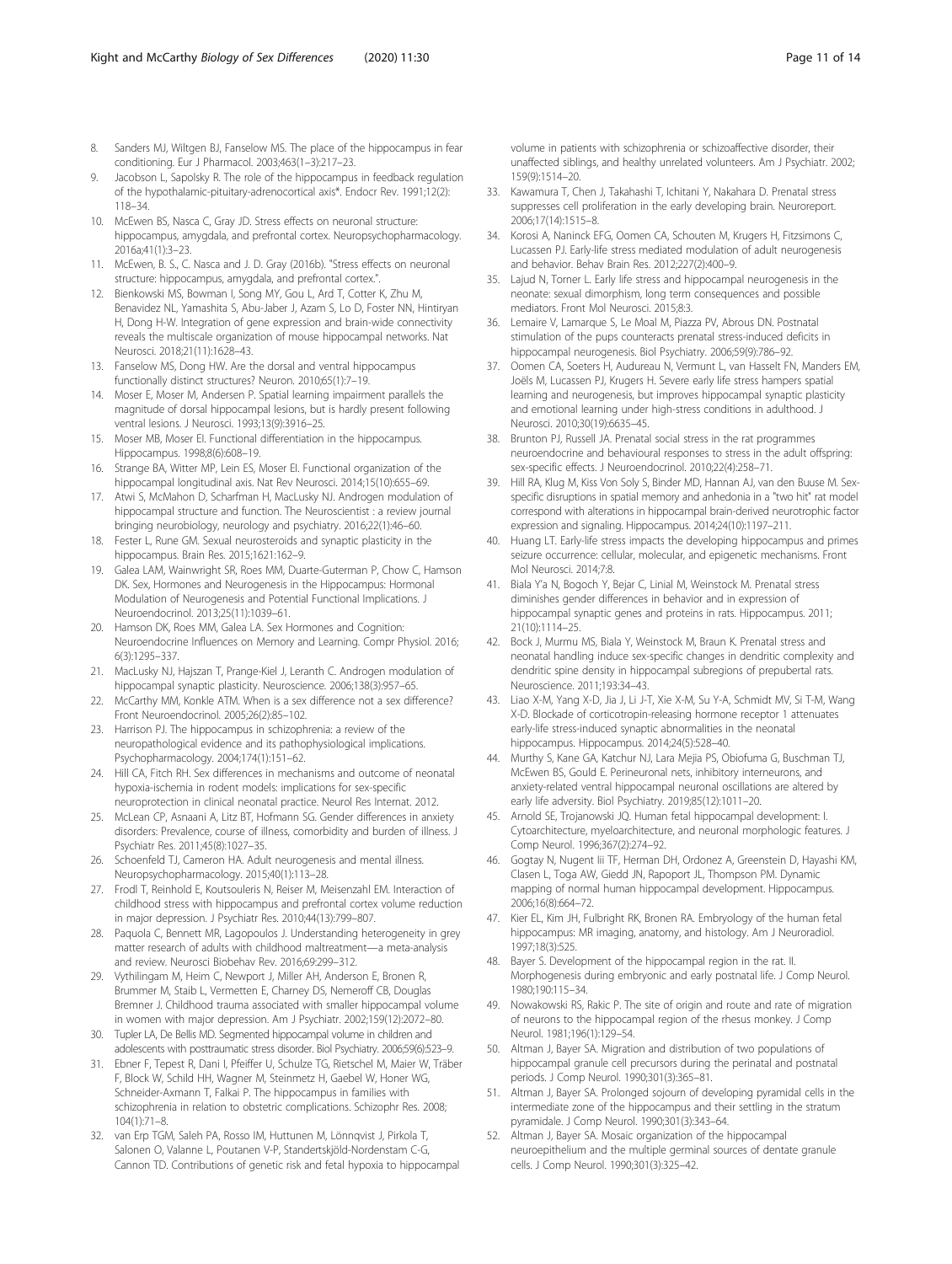- <span id="page-11-0"></span>53. Young WJ, Chang C. Ontogeny and autoregulation of androgen receptor mRNA expression in the nervous system. Endocrine. 1998;9(1):79–88.
- 54. Tsai HW, Taniguchi S, Samoza J, Ridder A. Age- and sex-dependent changes in androgen receptor expression in the developing mouse cortex and hippocampus. Neurosci J. 2015;2015:525369.
- 55. Ivanova T, Beyer C. Ontogenetic expression and sex differences of aromatase and estrogen receptor-alpha/beta mRNA in the mouse hippocampus. Cell Tissue Res. 2000;300(2):231–7.
- 56. O'Keefe JA, Handa RJ. Transient elevation of estrogen receptors in the neonatal rat hippocampus. Brain Res Dev Brain Res. 1990;57(1):119–27.
- 57. Solum DT, Handa RJ. Localization of estrogen receptor alpha (ER alpha) in pyramidal neurons of the developing rat hippocampus. Brain Res Dev Brain Res. 2001;128(2):165–75.
- 58. Zuloaga DG, Zuloaga KL, Hinds LR, Carbone DL, Handa RJ. Estrogen receptor β expression in the mouse forebrain: Age and sex differences. J Comp Neurol. 2014;522(2):358–71.
- 59. Herrick SP, Waters EM, Drake CT, McEwen BS, Milner TA. Extranuclear estrogen receptor beta immunoreactivity is on doublecortin-containing cells in the adult and neonatal rat dentate gyrus. Brain Res. 2006;1121(1):46–58.
- 60. MacLusky N, Clark A, Naftolin F, Goldman-Rakic P. Estrogen formation in the mammalian brain: possible role of aromatase in sexual differentiation of the hippocampus and neocortex. Steroids. 1987;50:459–74.
- 61. MacLusky NJ, Walters MJ, Clark AS, Toran-Allerand CD. Aromatase in the cerebral cortex, hippocampus, and mid-brain: ontogeny and developmental implications. Mol Cell Neurosci. 1994;5(6):691–8.
- 62. Amateau SK, Alt JJ, Stamps CL, McCarthy MM. Brain estradiol content in newborn rats: sex differences, regional heterogeneity, and possible de novo synthesis by the female telencephalon. Endocrinology. 2004;145(6):2906–17.
- 63. Konkle AT, McCarthy MM. Developmental time course of estradiol, testosterone, and dihydrotestosterone levels in discrete regions of male and female rat brain. Endocrinology. 2011;152(1):223–35.
- 64. Arnold AP. A general theory of sexual differentiation. J Neurosci Res. 2017; 95(1-2):291–300.
- 65. McCarthy MM, Arnold AP. Reframing sexual differentiation of the brain. Nat Neurosci. 2011;14(6):677–83.
- 66. Koss WA, Frick KM. Sex differences in hippocampal function. J Neurosci Res. 2017;95(1-2):539–62.
- 67. Isgor C, Sengelaub DR. Effects of neonatal gonadal steroids on adult CA3 pyramidal neuron dendritic morphology and spatial memory in rats. J Neurobiol. 2003;55(2):179–90.
- 68. Williams CL, Barnett AM, Meck WH. Organizational effects of early gonadal secretions on sexual differentiation in spatial memory. Behav Neurosci. 1990; 104(1):84–97.
- 69. Williams CL, Meck WH. The organizational effects of gonadal steroids on sexually dimorphic spatial ability. Psychoneuroendocrinology. 1991;16(1-3):155–76.
- 70. Roof RL. Neonatal exogenous testosterone modifies sex difference in radial arm and Morris water maze performance in prepubescent and adult rats. Behav Brain Res. 1993;53(1-2):1–10.
- 71. Roof RL, Havens MD. Testosterone improves maze performance and induces development of a male hippocampus in females. Brain Res. 1992; 572(1-2):310–3.
- 72. Isgor C, Sengelaub DR. Prenatal gonadal steroids affect adult spatial behavior, CA1 and CA3 pyramidal cell morphology in rats. Horm Behav. 1998;34(2):183–98.
- 73. Purvis K, Haug E, Clausen OP, Naess O, Hansson V. Endocrine status of the testicular feminized male (TFM) rat. Mol Cell Endocrinol. 1977;8(4):317–34.
- 74. Jones BA, Watson NV. Spatial memory performance in androgen insensitive male rats. Physiol Behav. 2005;85(2):135–41.
- 75. Rizk A, Robertson J, Raber J. Behavioral performance of tfm mice supports the beneficial role of androgen receptors in spatial learning and memory. Brain Res. 2005;1034(1-2):132–8.
- 76. Grissom EM, Hawley WR, Hodges KS, Fawcett-Patel JM, Dohanich GP. Biological sex influences learning strategy preference and muscarinic receptor binding in specific brain regions of prepubertal rats. Hippocampus. 2013;23(4):313–22.
- 77. Hawley WR, Grissom EM, Barratt HE, Conrad TS, Dohanich GP. The effects of biological sex and gonadal hormones on learning strategy in adult rats. Physiol Behav. 2012;105(4):1014–20.
- 78. Mitsushima D, Takase K, Takahashi T, Kimura F. Activational and organisational effects of gonadal steroids on sex-specific acetylcholine release in the dorsal hippocampus. J Neuroendocrinol. 2009;21(4):400–5.
- 79. Zhang JM, Tonelli L, Regenold WT, McCarthy MM. Effects of neonatal flutamide treatment on hippocampal neurogenesis and synaptogenesis correlate with depression-like behaviors in preadolescent male rats. Neuroscience. 2010;169(1):544–54.
- 80. Pallarés ME, Adrover E, Imsen M, González D, Fabre B, Mesch V, Baier CJ, Antonelli MC. Maternal administration of flutamide during late gestation affects the brain and reproductive organs development in the rat male offspring. Neuroscience. 2014;278:122–35.
- 81. Conejo NM, González-Pardo H, Pedraza C, Navarro FF, Vallejo G, Arias JL. Evidence for sexual difference in astrocytes of adult rat hippocampus. Neuroscience Letters. 2003;339(2):119–22.
- 82. Bowers JM, Waddell J, McCarthy MM. A developmental sex difference in hippocampal neurogenesis is mediated by endogenous oestradiol. Biol Sex Differ. 2010;1(1):8.
- 83. Wimer RE, Wimer C. Three sex dimorphisms in the granule cell layer of the hippocampus in house mice. Brain Res. 1985;328(1):105–9.
- 84. Zhang JM, Konkle AT, Zup SL, McCarthy MM. Impact of sex and hormones on new cells in the developing rat hippocampus: a novel source of sex dimorphism? Eur J Neurosci. 2008;27(4):791–800.
- 85. Waddell J, Bowers J, Edwards N, Jordan C, McCarthy M. Dysregulation of neonatal hippocampal cell genesis in the androgen insensitive Tfm rat. Horm Behav. 2013;64:144–52.
- 86. Spritzer MD, Galea LA. Testosterone and dihydrotestosterone, but not estradiol, enhance survival of new hippocampal neurons in adult male rats. Dev Neurobiol. 2007;67(10):1321–33.
- 87. Bramble MS, Roach L, Lipson A, Vashist N, Eskin A, Ngun T, Gosschalk JE, Klein S, Barseghyan H, Arboleda VA, Vilain E. Sex-Specific Effects of Testosterone on the Sexually Dimorphic Transcriptome and Epigenome of Embryonic Neural Stem/Progenitor Cells. Sci Rep. 2016; 6:36916.
- 88. Brännvall K, Korhonen L, Lindholm D. Estrogen-receptor-dependent regulation of neural stem cell proliferation and differentiation. Mol Cell Neurosci. 2002;21(3):512–20.
- 89. Okada M, Murase K, Makino A, Nakajima M, Kaku T, Furukawa S, Furukawa Y. Effects of estrogens on proliferation and differentiation of neural stem/ progenitor cells. Biomed Res. 2008;29(3):163–70.
- 90. Bramble MS, Vashist N, Vilain E. Sex steroid hormone modulation of neural stem cells: a critical review. Biol Sex Differ. 2019;10(1):28.
- 91. Nelson LH, Warden S, Lenz KM. Sex differences in microglial phagocytosis in the neonatal hippocampus. Brain Behav Immun. 2017;64:11–22.
- 92. VanRyzin JW, Marquardt AE, Argue KJ, Vecchiarelli HA, Ashton SE, Arambula SE, Hill MN, McCarthy MM. Microglial phagocytosis of newborn cells is induced by endocannabinoids and sculpts sex differences in juvenile rat social play. Neuron. 2019;102(2):435–449.e436.
- 93. Paolicelli RC, Bolasco G, Pagani F, Maggi L, Scianni M, Panzanelli P, Giustetto M, Ferreira TA, Guiducci E, Dumas L, Ragozzino D, Gross CT. Synaptic pruning by microglia is necessary for normal brain development. Science. 2011;333(6048):1456–8.
- 94. Schafer DP, Lehrman EK, Kautzman AG, Koyama R, Mardinly AR, Yamasaki R, Ransohoff RM, Greenberg ME, Barres BA, Stevens B. Microglia sculpt postnatal neural circuits in an activity and complement-dependent manner. Neuron. 2012;74(4):691–705.
- 95. Kim HJ, Cho MH, Shim WH, Kim JK, Jeon EY, Kim DH, Yoon SY. Deficient autophagy in microglia impairs synaptic pruning and causes social behavioral defects. Mol Psychiatry. 2017;22(11):1576–84.
- 96. Weinhard L, Neniskyte U, Vadisiute A, di Bartolomei G, Aygün N, Riviere L, Zonfrillo F, Dymecki S, Gross C. Sexual dimorphism of microglia and synapses during mouse postnatal development. Dev Neurobiol. 2018;78(6): 618–26.
- 97. Villa A, Gelosa P, Castiglioni L, Cimino M, Rizzi N, Pepe G, Lolli F, Marcello E, Sironi L, Vegeto E, Maggi A. Sex-Specific Features of Microglia from Adult Mice. Cell Rep. 2018;23(12):3501–11.
- 98. Kirischuk S, Sinning A, Blanquie O, Yang JW, Luhmann HJ, Kilb W. Modulation of neocortical development by early neuronal activity: physiology and pathophysiology. Front Cell Neurosci. 2017;11:379.
- 99. Galanopoulou A. Dissociated gender-specific effects of recurrent seizures on GABA signaling in CA1 pyramidal neurons: role of GABA(A) receptors. J Neurosci. 2008;28:1557–67.
- 100. Nunez J, McCarthy M. Evidence for an extended duration of GABAmediated excitation in the developing male versus female hippocampus. Developmental Neurobiology. 2007;67:1879–90.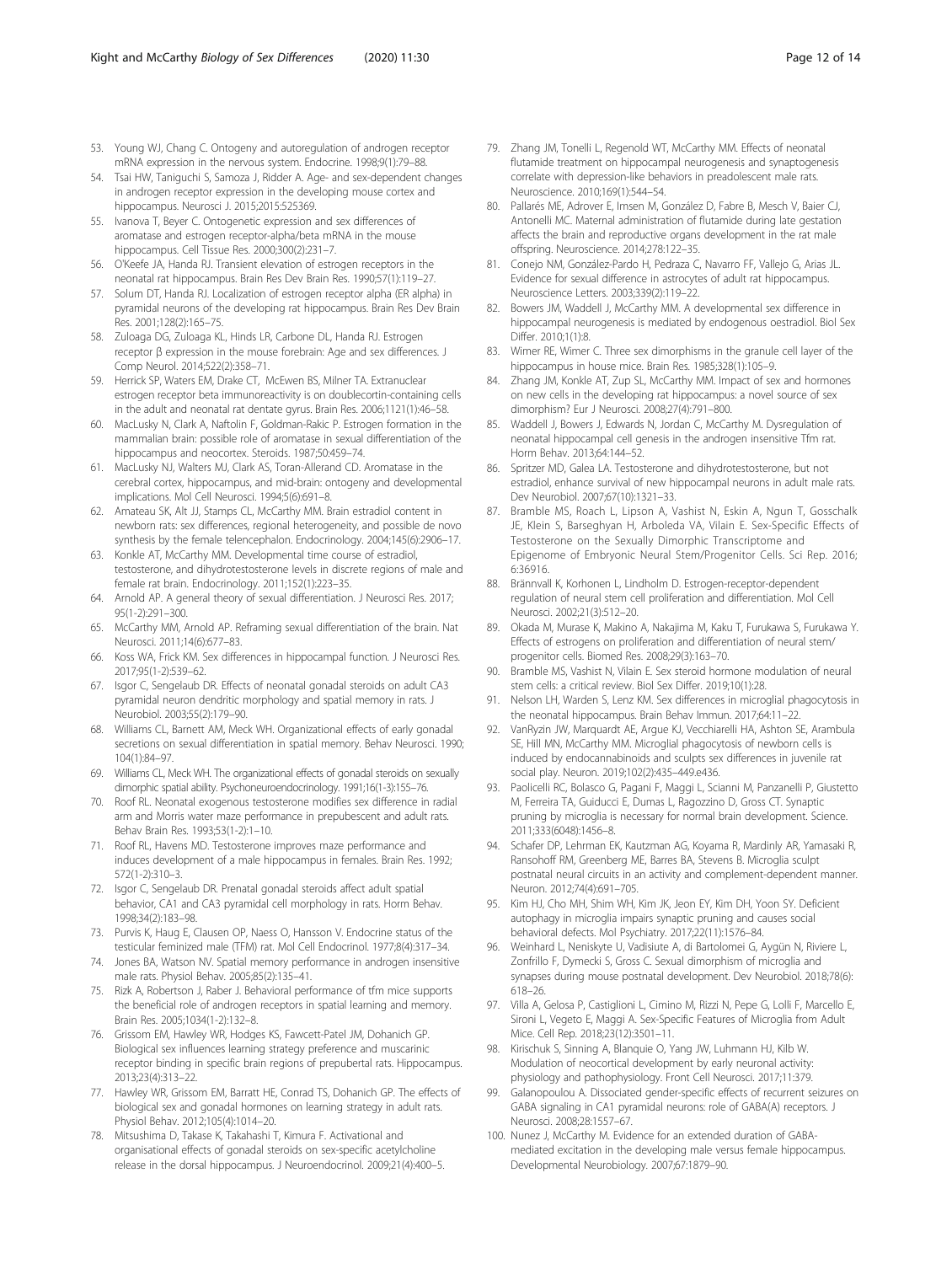- <span id="page-12-0"></span>101. Auger A, Hexter D, McCarthy M. Sex difference in the phosphorylation of cAMP response element binding protein (CREB) in neonatal rat brain. Brain Res. 2001;890:110–7.
- 102. Nunez J, McCarthy M. Androgens predispose males to GABAA-mediated excitotoxicity in the developing hippocampus. Exp Neurol. 2008;210: 699–708.
- 103. Nunez J, Bambrick L, Krueger B, McCarthy M. Prolongation and enhancement of gamma-aminobutyric acid receptor mediated excitation by chronic treatment with estradiol in developing hippocampal neurons. Eur J Neurosci. 2005;21:3251–61.
- 104. Nunez J, Aberdeen G, Albrecht E, McCarthy M. Impact of estradiol on gamma-aminobutyric acid and glutamate-mediated calcium responses of fetal baboon (Papio anubis) hippocampal and cortical neurons. Enodcrinology. 2008;149:6433–43.
- 105. Nugent B, Valenzuela C, Simons T, McCarthy M. Kinases SPAK and OSR1 are upregulated by estradiol and activate NKCC1 in the developing hypothalamus. J Neurosci. 2012;32:593–8.
- 106. Galanopoulou A, Kyrozis A, Claudio O, Stanton P, Moshe S. Sex-specific KCC2 expression and GABA(A) receptor function in rat substantia nigra. Exp Neurol. 2003;183:628–37.
- 107. Nakamura NH, Rosell DR, Akama KT, McEwen BS. Estrogen and ovariectomy regulate mRNA and protein of glutamic acid decarboxylases and cationchloride cotransporters in the adult rat hippocampus. Neuroendocrinology. 2004;80(5):308–23.
- 108. Zup SL, Edwards NS, McCarthy MM. Sex- and age-dependent effects of androgens on glutamate-induced cell death and intracellular calcium regulation in the developing hippocampus. Neuroscience. 2014;281:77–87.
- 109. Foradori CD, Werner SB, Sandau US, Clapp TR, Handa RJ. Activation of the androgen receptor alters the intracellular calcium response to glutamate in primary hippocampal neurons and modulates sarco/ endoplasmic reticulum calcium ATPase 2 transcription. Neuroscience. 2007;149(1):155–64.
- 110. Forger NG. Past, present and future of epigenetics in brain sexual differentiation. J Neuroendocrinol. 2018;30(2):e12492.
- 111. McCarthy MM, Nugent BM. Epigenetic contributions to hormonallymediated sexual differentiation of the brain. J Neuroendocrinol. 2013;25(11): 1133–40.
- 112. Morrison KE, Rodgers AB, Morgan CP, Bale TL. Epigenetic mechanisms in pubertal brain maturation. Neuroscience. 2014;264:17–24.
- 113. Doherty TS, Forster A, Roth TL. Global and gene-specific DNA methylation alterations in the adolescent amygdala and hippocampus in an animal model of caregiver maltreatment. Behav Brain Res. 2016;298(Pt A):55–61.
- 114. Mychasiuk R, Gibb R, Kolb B. Prenatal stress produces sexually dimorphic and regionally specific changes in gene expression in hippocampus and frontal cortex of developing rat offspring. Devel Neurosci. 2011;33(6):531–38.
- 115. Sánchez-Martín FJ, Lindquist DM, Landero-Figueroa J, Zhang X, Chen J, Cecil KM, Medvedovic M, Puga A. Sex- and tissue-specific methylome changes in brains of mice perinatally exposed to lead. Neurotoxicology. 2015;46:92–100.
- 116. Singh G, Singh V, Wang ZX, Voisin G, Lefebvre F, Navenot JM, Evans B, Verma M, Anderson DW, Schneider JS. Effects of developmental lead exposure on the hippocampal methylome: Influences of sex and timing and level of exposure. Toxicol Lett. 2018;290:63–72.
- 117. Fan SJ, Sun AB, Liu L. Epigenetic modulation during hippocampal development. Biomed Rep. 2018;9(6):463–73.
- 118. Tsai HPG, Rissman E. Sex differences in histone modifications in the neonatal mouse brain. Epigenetics. 2009;1:47–53.
- 119. Ghahramani NM, Ngun TC, Chen PY, Tian Y, Krishnan S, Muir S, Rubbi L, Arnold AP, de Vries GJ, Forger NG, Pellegrini M, Vilain E. The effects of perinatal testosterone exposure on the DNA methylome of the mouse brain are late-emerging. Biol Sex Differ. 2014;5:8.
- 120. Nugent BM, Wright CL, Shetty AC, Hodes GE, Lenz KM, Mahurkar A, Russo SJ, Devine SE, McCarthy MM. Brain feminization requires active repression of masculinization via DNA methylation. Nat Neurosci. 2015;18(5):690–7.
- 121. Westberry JM, Trout AL, Wilson ME. Epigenetic regulation of estrogen receptor α gene expression in the mouse cortex during early postnatal development. Endocrinology. 2010;151(2):731–40.
- 122. Smith AL, Alexander M, Rosenkrantz TS, Sadek ML, Fitch RH. Sex differences in behavioral outcome following neonatal hypoxia ischemia: insights from a clinical meta-analysis and a rodent model of induced hypoxic ischemic brain injury. Exp Neurol. 2014;254:54–67.
- 123. Mirza MA, Ritzel R, Xu Y, McCullough LD, Liu F. Sexually dimorphic outcomes and inflammatory responses in hypoxic-ischemic encephalopathy. J Neuroinflammation. 2015;12:32.
- 124. Demarest TG, Schuh RA, Waddell J, McKenna MC, Fiskum G. Sexdependent mitochondrial respiratory impairment and oxidative stress in a rat model of neonatal hypoxic-ischemic encephalopathy. J Neurochem. 2016;137(5):714–29.
- 125. Demarest TG, Waite EL, Kristian T, Puche AC, Waddell J, McKenna MC, Fiskum G. Sex-dependent mitophagy and neuronal death following rat neonatal hypoxia-ischemia. Neuroscience. 2016;335:103–13.
- 126. Hill C, Alexander M, McCullough L, Fitch R. Inhibition of X-linked inhibitor of apoptosis with embelin differentially affects male versus female behavioral outcome following neonatal hypoxia-ischemia in rats. Dev Neurosci. 2011; 33:494–504.
- 127. Wise PM. Estradiol: a protective factor in the adult brain. J Pediatr Endocrinol Metab. 2000;13(Suppl 6):1425–9.
- 128. Feng Y, Fratkins JD, LeBlanc MH. Estrogen attenuates hypoxic-ischemic brain injury in neonatal rats. Eur J Pharmacol. 2005;507(1-3):77–86.
- 129. Gerstner B, Lee J, DeSilva TM, Jensen FE, Volpe JJ, Rosenberg PA. 17betaestradiol protects against hypoxic/ischemic white matter damage in the neonatal rat brain. J Neurosci Res. 2009;87(9):2078–86.
- 130. Nuñez J, Yang Z, Jiang Y, Grandys T, Mark I, Levison SW. 17beta-estradiol protects the neonatal brain from hypoxia-ischemia. Exp Neurol. 2007;208(2): 269–76.
- 131. Müller MM, Middelanis J, Meier C, Surbek D, Berger R. 17β-Estradiol protects 7-day old rats from acute brain injury and reduces the number of apoptotic cells. Repro Sci. 2013;20(3):253–61.
- 132. Nunez J, McCarthy M. Estradiol exacerbates hippocampal damage in a model of preterm infant brain injury. Endocrinology. 2003;144:2350–9.
- 133. Schulz KM, Sisk CL. Pubertal hormones, the adolescent brain, and the maturation of social behaviors: Lessons from the Syrian hamster. Mol Cell Endocrinol. 2006;254-255:120–6.
- 134. Sisk CL, Zehr JL. Pubertal hormones organize the adolescent brain and behavior. Front Neuroendocrinol. 2005;26(3-4):163–74.
- 135. Herting MM, Gautam P, Spielberg JM, Kan E, Dahl RE, Sowell ER. The role of testosterone and estradiol in brain volume changes across adolescence: a longitudinal structural MRI study. Hum Brain Mapp. 2014; 35(11):5633–45.
- 136. Herting MM, Johnson C, Mills KL, Vijayakumar N, Dennison M, Liu C, Goddings AL, Dahl RE, Sowell ER, Whittle S, Allen NB, Tamnes CK. Development of subcortical volumes across adolescence in males and females: A multisample study of longitudinal changes. Neuroimage. 2018; 172:194–205.
- 137. Hu S, Pruessner JC, Coupé P, Collins DL. Volumetric analysis of medial temporal lobe structures in brain development from childhood to adolescence. NeuroImage. 2013;74:276–87.
- 138. Neufang S, Specht K, Hausmann M, Güntürkün O, Herpertz-Dahlmann B, Fink GR, Konrad K. Sex differences and the impact of steroid hormones on the developing human brain. Cereb Cortex. 2009;19(2): 464–73.
- 139. Satterthwaite TD, Vandekar S, Wolf DH, Ruparel K, Roalf DR, Jackson C, Elliott MA, Bilker WB, Calkins ME, Prabhakaran K, Davatzikos C, Hakonarson H, Gur RE, Gur RC. Sex differences in the effect of puberty on hippocampal morphology. J Am Acad Child Adolesc Psychiatry. 2014;53(3):341–350.e341.
- 140. Wierenga LM, Bos MGN, Schreuders E, Vd Kamp F, Peper JS, Tamnes CK, Crone EA. Unraveling age, puberty and testosterone effects on subcortical brain development across adolescence. Psychoneuroendocrinology. 2018; 91:105–14.
- 141. Goddings A-L, Mills KL, Clasen LS, Giedd JN, Viner RM, Blakemore S-J. The influence of puberty on subcortical brain development. NeuroImage. 2014; 88:242–51.
- 142. Bramen JE, Hranilovich JA, Dahl RE, Forbes EE, Chen J, Toga AW, Dinov ID, Worthman CM, Sowell ER. Puberty influences medial temporal lobe and cortical gray matter maturation differently in boys than girls matched for sexual maturity. Cereb Cortex. 2011;21(3):636–46.
- 143. Giedd JN, Vaituzis AC, Hamburger SD, Lange N, Rajapakse JC, Kaysen D, Vauss YC, Rapoport JL. Quantitative MRI of the temporal lobe, amygdala, and hippocampus in normal human development: ages 4-18 years. J Comp Neurol. 1996;366(2):223–30.
- 144. Peper JS, Brouwer RM, Schnack HG, van Baal GC, van Leeuwen M, van den Berg SM, Delemarre-Van de Waal HA, Boomsma DI, Kahn RS, Hulshoff Pol